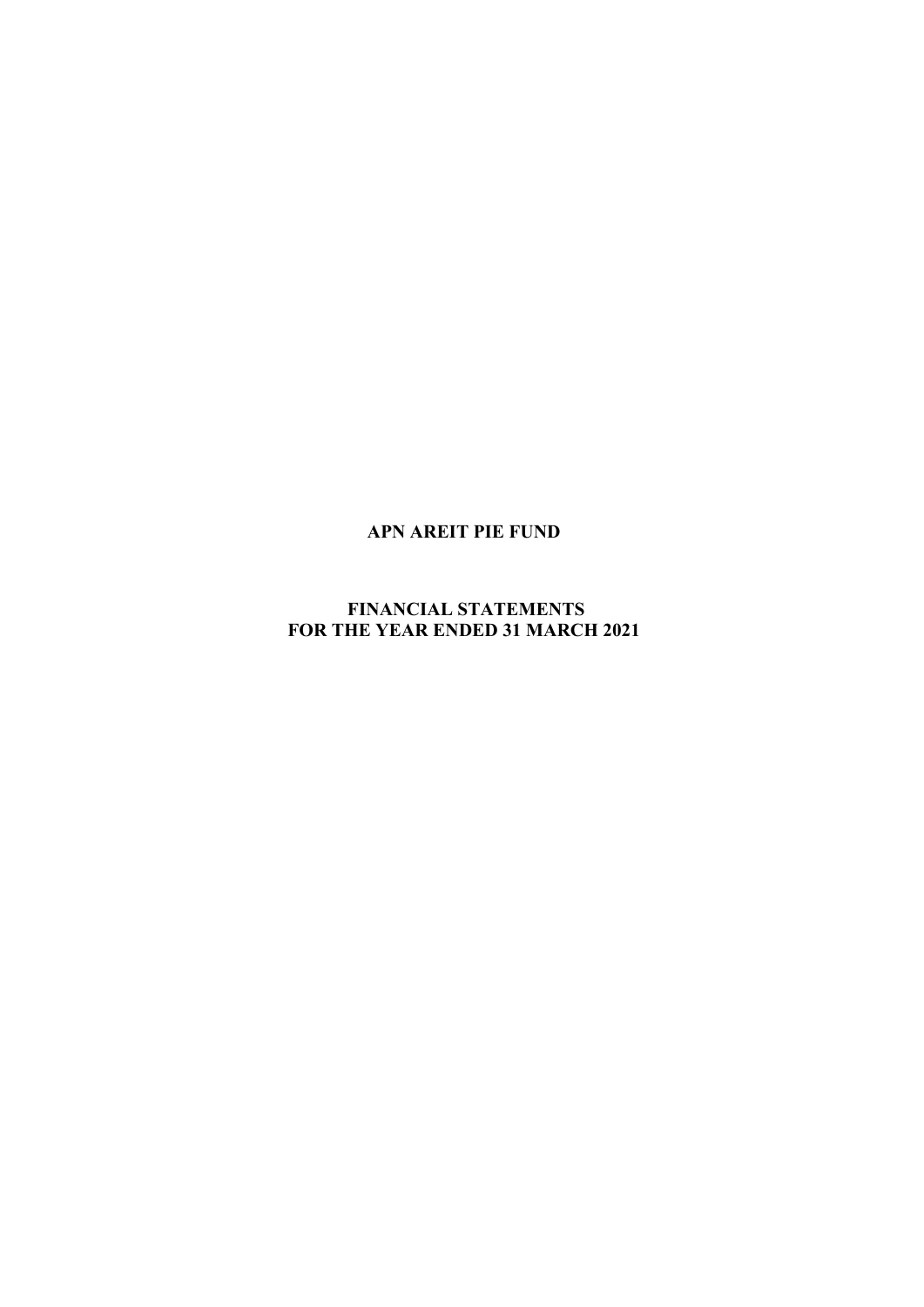# **TABLE OF CONTENTS**

| <b>Directory</b>                                           | 1              |
|------------------------------------------------------------|----------------|
| <b>Statement by the Manager</b>                            | 2              |
| <b>Financial Statements</b>                                |                |
| Statement of Profit or Loss and Other Comprehensive Income | 3              |
| Statement of Changes in Unitholders' Funds                 | $\overline{4}$ |
| <b>Statement of Financial Position</b>                     | 5              |
| <b>Statement of Cash Flows</b>                             | 6              |
| Notes to the Financial Statements                          | $7 - 20$       |
| <b>Independent Auditor's Report</b>                        | 21             |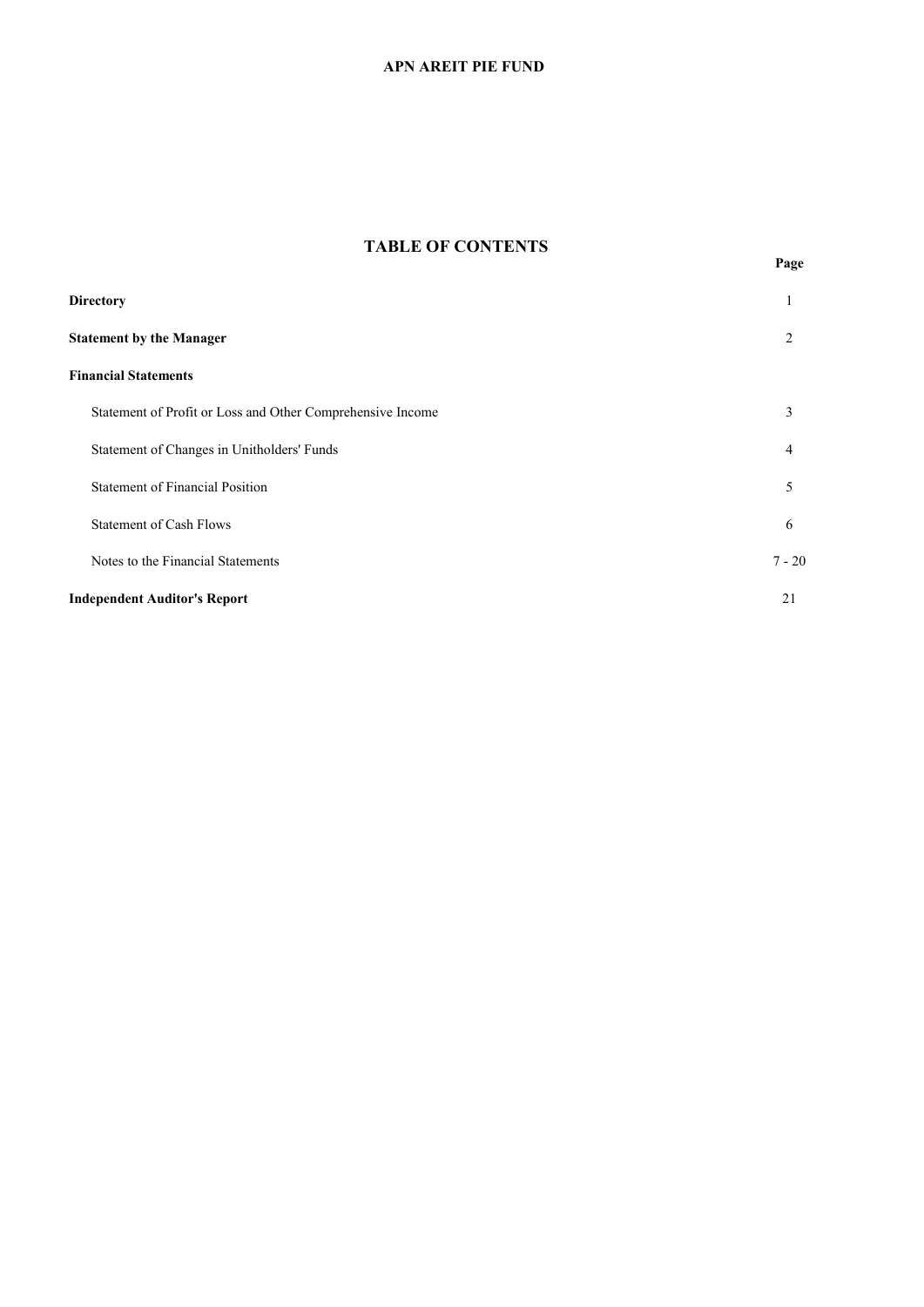# **DIRECTORY**

**THE SUPERVISOR**

# **THE MANAGER**

Implemented Investment Solutions Limited Level 2, 1 Woodward Street Wellington

This is also the address of the registered office.

### **DIRECTORS OF THE MANAGER**

Anthony R J Edmonds Ian H Russon Jeremy B Valentine Elizabeth C Maguire (appointed 10 June 2020) Public Trust Level 8, 22 Willeston Street, Wellington Central Private Bag, Wellington, New Zealand 6140

#### **BANKS**

ANZ Bank New Zealand Limited (ANZ) (effective 22 February 2021) Westpac New Zealand Limited (Westpac) (terminated 21 February 2021) BNP Paribas Securities Services

#### **INVESTMENT MANAGER**

APN Funds Management Limited

# **AUDITOR**

PricewaterhouseCoopers 10 Waterloo Quay PO Box 243 Wellington 6140, New Zealand

#### **FUND ADMINISTRATOR & CUSTODIAN**

BNP Paribas Fund Services Australasia Pty Ltd, New Zealand branch

# **CORRESPONDENCE**

All correspondence and enquiries about the APN AREIT PIE Fund should be addressed to the Manager, Implemented Investment Solutions Limited, at the above address.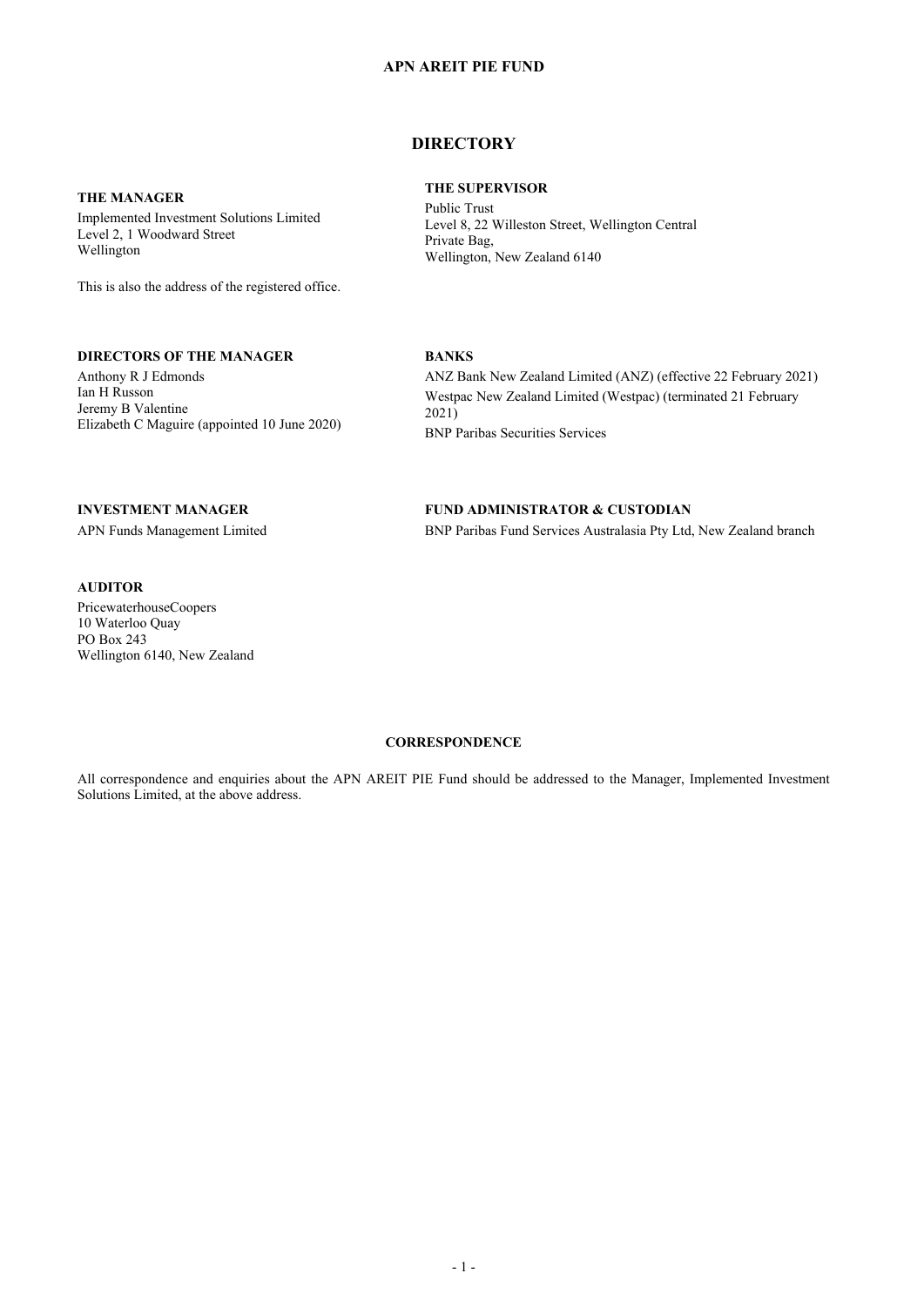Implemented Investment Solutions Limited (the "Manager") and Public Trust (the "Supervisor") are pafties to a deed dated I December 2016 (the "Trust Deed") which sets out the terms and conditions applicable to APN Investment Funds Scheme (the "Scheme") and funds established by the Manager and the Supervisor within that Scheme.

The Trust Deed provides that each fund is to be established by the Manager and the Supervisor eutering into an Establishment Deed setting out the specific terms and conditions relating to that fund.

The Manager has resolved to establish a fund to be known as the APN AREIT PIE Fund (the "Fund").

#### STATEMENT BY THE MANAGER

In our opinion, the accompanying financial statements and notes are drawn up in accordance with generally accepted accounting practice in New Zealand and present fairly the financial position of the Fund as at 31 March 2021, and of the results of its financial performance and cash flows for the year ended on that date in accordance with the requirement of the Trust Deed and Establishment Deed, each dated I Decernber 2016.

It is believed that there are no circumstances that may materially and adversely affect any interest ofthe Unitholders.

For and on behalf of: Implemented Investment Solutions Limited

 $260$ 

Director Director

 $\mathscr{L}_{\alpha}\mathscr{L}$ 

This Statement was approved for signing at a meeting of the Directors on l9 July 2021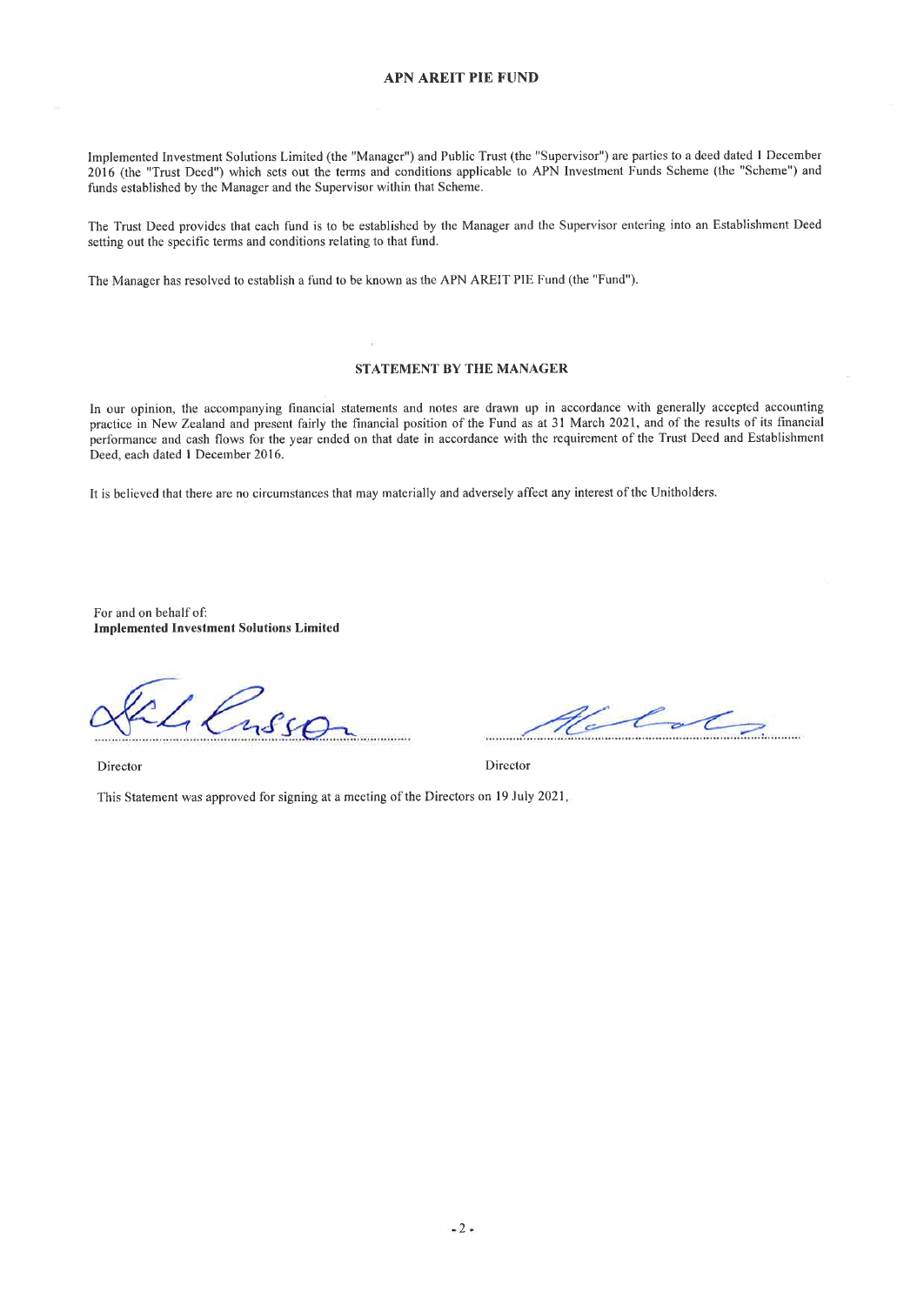#### **STATEMENT OF PROFIT OR LOSS AND OTHER COMPREHENSIVE INCOME FOR THE YEAR ENDED 31 MARCH 2021**

|                                                                                                                 | <b>Note</b> | 2021<br>\$'000 | 2020<br>\$'000 |
|-----------------------------------------------------------------------------------------------------------------|-------------|----------------|----------------|
| <b>INCOME</b>                                                                                                   |             |                |                |
| <b>Distributions</b>                                                                                            |             | 940            | 869            |
| Interest income                                                                                                 |             |                | 1              |
| Net changes in fair value of financial assets and financial liabilities at fair value<br>through profit or loss |             | 3,510          | (6, 729)       |
| Foreign exchange gains/(losses)                                                                                 |             | 13             | (4)            |
| Other income                                                                                                    | 3           | 125            | 122            |
| <b>TOTAL INCOME/(LOSS)</b>                                                                                      |             | 4,588          | (5,741)        |
| <b>EXPENSES</b>                                                                                                 |             |                |                |
| Management fees                                                                                                 | 14          | 164            | 163            |
| <b>TOTAL EXPENSES</b>                                                                                           |             | 164            | 163            |
| <b>NET PROFIT/(LOSS)</b>                                                                                        |             | 4,424          | (5,904)        |
| Other comprehensive income                                                                                      |             |                |                |
| <b>TOTAL COMPREHENSIVE INCOME/(LOSS)</b>                                                                        |             | 4,424          | (5,904)        |

*The accompanying notes form part of and should be read in conjunction with these Financial Statements.*

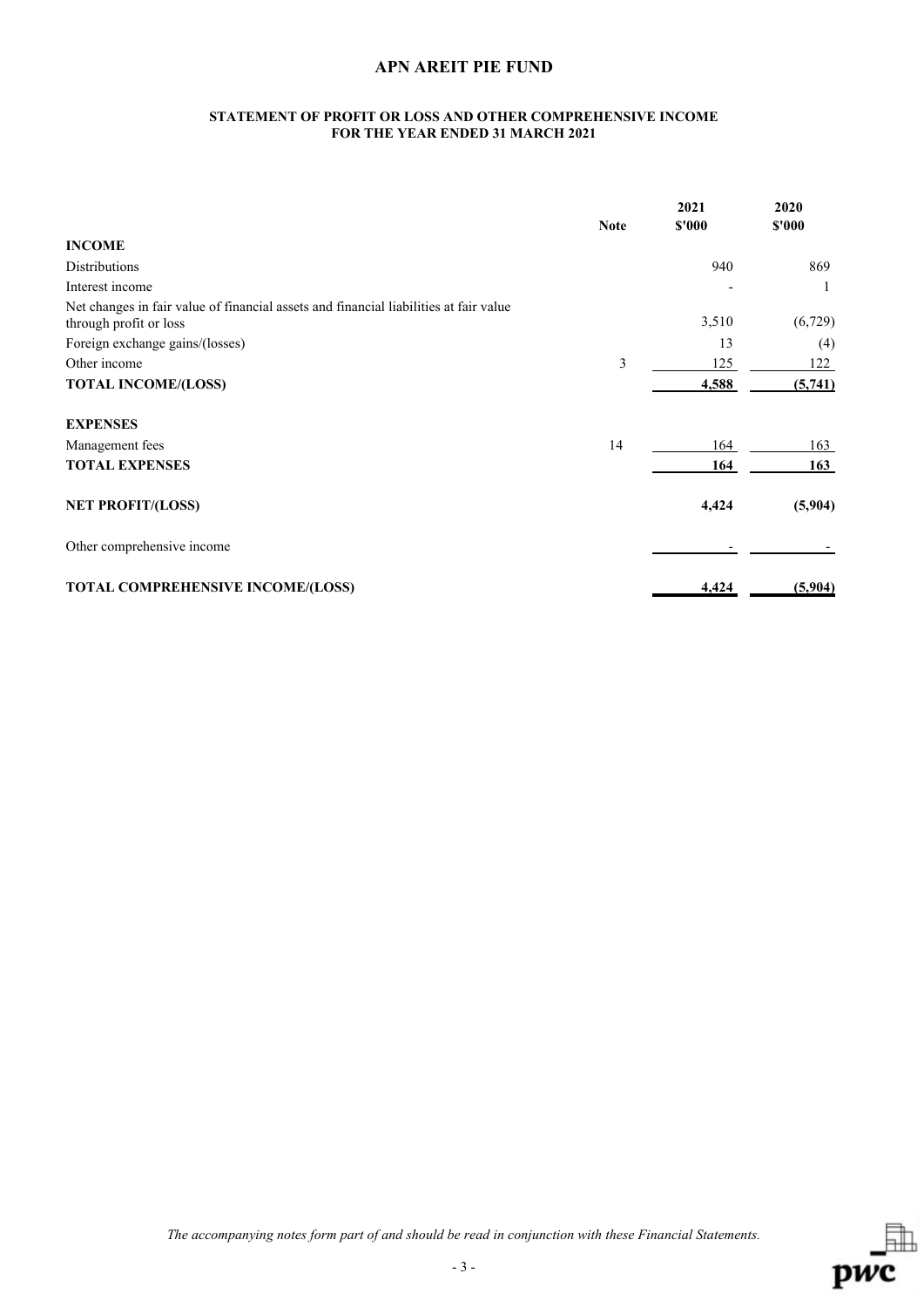### **STATEMENT OF CHANGES IN UNITHOLDERS' FUNDS FOR THE YEAR ENDED 31 MARCH 2021**

|                                                               |                 | 2021<br>\$'000 | 2020<br>\$'000 |
|---------------------------------------------------------------|-----------------|----------------|----------------|
| UNITHOLDERS' FUNDS AT THE BEGINNING OF THE YEAR               |                 | 11,080         | 10,240         |
| Net profit/(loss) and other comprehensive income for the year |                 | 4,424          | (5,904)        |
| Total comprehensive income/(loss)                             |                 | 4,424          | (5,904)        |
| Subscriptions from Unitholders                                |                 | 4,411          | 9,375          |
| Redemptions by Unitholders                                    |                 | (3,456)        | (1,773)        |
| Distributions to Unitholders                                  |                 | (913)          | (858)          |
|                                                               |                 | 42             | 6,744          |
| UNITHOLDERS' FUNDS AT THE END OF THE YEAR                     | 10 <sub>b</sub> | 15,546         | 11,080         |

*The accompanying notes form part of and should be read in conjunction with these Financial Statements.*

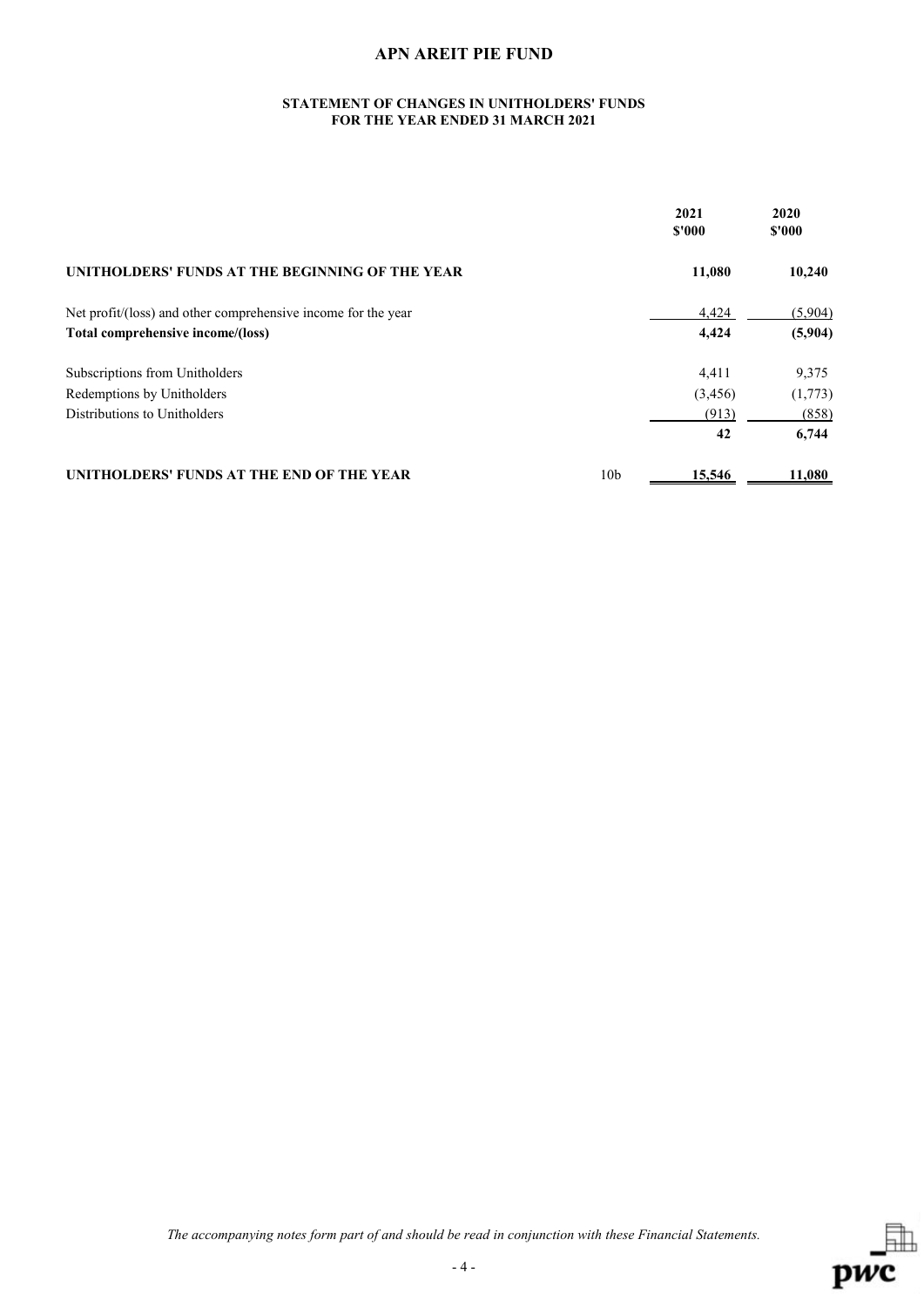### STATEMENT OF FINANCIAL POSITION AS AT 3I MARCH 2O2I

|                                                            |                 | As at<br>31 March 2021 | As at<br>31 March 2020 |
|------------------------------------------------------------|-----------------|------------------------|------------------------|
|                                                            | <b>Note</b>     | \$'000                 | \$'000                 |
| <b>ASSETS</b>                                              |                 |                        |                        |
| Cash and cash equivalents                                  |                 | 78                     | 143                    |
| Receivables                                                | 6               | 91                     | 109                    |
| Financial assets at fair value through profit or loss      |                 |                        |                        |
| Investment securities                                      | 4               | 15,804                 | 10,752                 |
| Derivatives                                                | 5               | 5                      | 240                    |
| <b>TOTAL ASSETS</b>                                        |                 | 15,978                 | 11,244                 |
| <b>LIABILITIES</b>                                         |                 |                        |                        |
| Financial liabilities at fair value through profit or loss |                 |                        |                        |
| Derivatives                                                | 5               | 340                    | 52                     |
| Payables                                                   | 7               | 92                     | 112                    |
| <b>TOTAL LIABILITIES</b>                                   |                 | 432                    | 164                    |
| <b>UNITHOLDERS' FUNDS</b>                                  | 10 <sub>b</sub> | 15,546                 | 11,080                 |
| <b>TOTAL LIABILITIES AND UNITHOLDERS' FUNDS</b>            |                 | 15,978                 | 11,244                 |

For and on behalf of the Manager, Implemented Investment Solutions Limited, who authorised the issue of the Financial Statements on 19 Iuly 2021.

El Croon

Holds

Director Director

The accompanying notes form part of and should be read in conjunction with these Financial Statements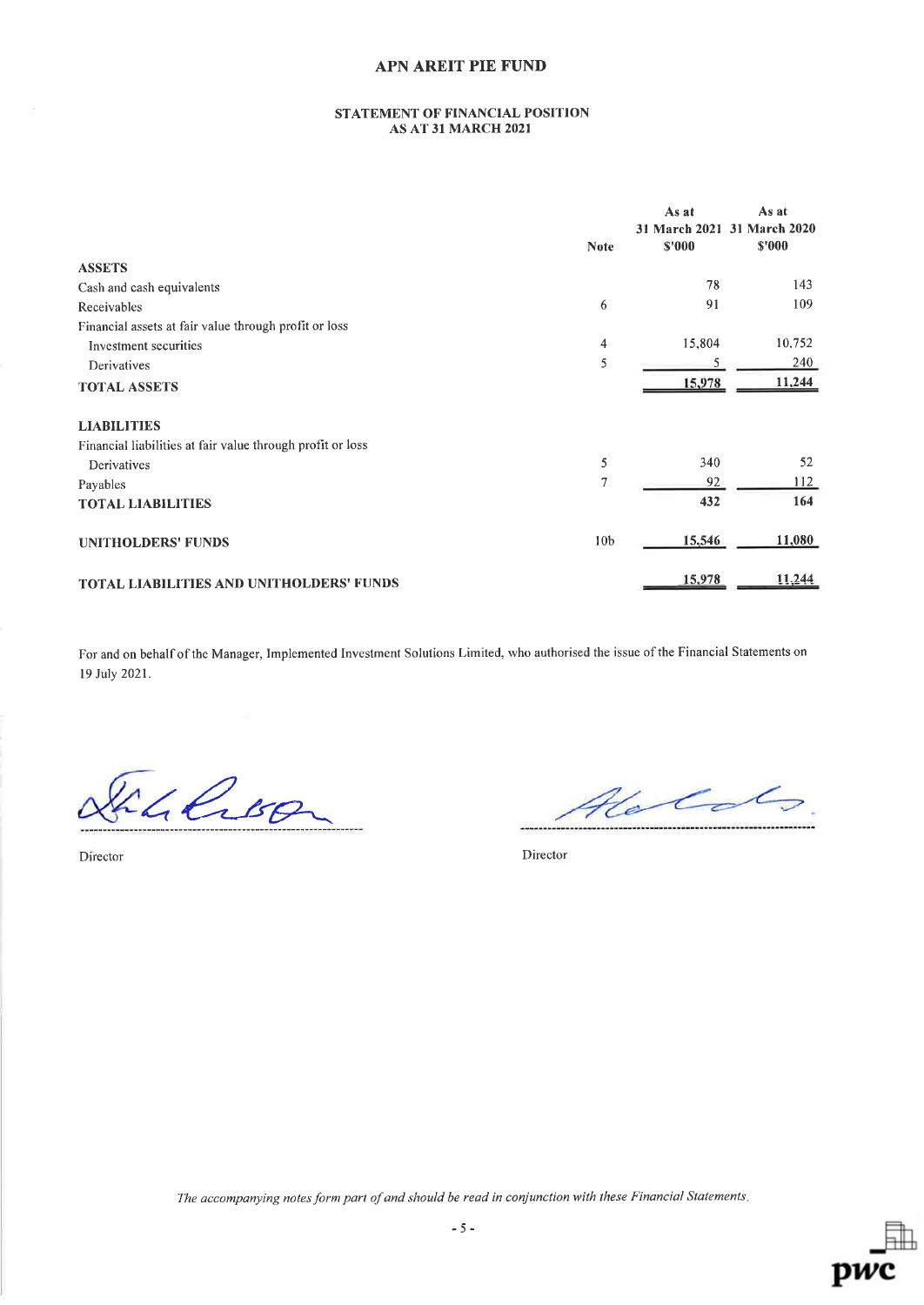### **STATEMENT OF CASH FLOWS FOR THE YEAR ENDED 31 MARCH 2021**

|                                                           |             | 2021    | 2020    |
|-----------------------------------------------------------|-------------|---------|---------|
|                                                           | <b>Note</b> | \$'000  | \$'000  |
| <b>CASH FLOWS FROM OPERATING ACTIVITIES</b>               |             |         |         |
| <b>Distributions</b>                                      |             |         |         |
| Interest income                                           |             |         |         |
| Realisation of investment securities                      |             | 2,701   | 470     |
| Other income                                              |             | 135     | 107     |
| Operating expenses                                        |             | (172)   | (148)   |
| Purchase of investment securities                         |             | (2,560) | (7,289) |
| Net settlement of derivatives                             |             | (199)   | 149     |
| NET CASH OUTFLOW FROM OPERATING ACTIVITIES                | 11          | (95)    | (6,709) |
| <b>CASH FLOWS FROM FINANCING ACTIVITIES</b>               |             |         |         |
| Subscriptions from Unitholders                            |             | 4,411   | 9,375   |
| Redemptions by Unitholders                                |             | (3,456) | (1,773) |
| Distributions to Unitholders                              | 9           | (925)   | (822)   |
| <b>NET CASH INFLOW FROM FINANCING ACTIVITIES</b>          |             | 30      | 6,780   |
| Net (decrease)/increase in cash and cash equivalents held |             | (65)    | 71      |
| Cash and cash equivalents at beginning of the year        |             | 143     | 72      |
| CASH AND CASH EQUIVALENTS AT THE END OF THE YEAR          |             | 78      | 143     |
| Cash and cash equivalents comprise of:                    |             |         |         |
| Cash at bank                                              |             | 78      | 143     |
| CASH AND CASH EQUIVALENTS AT THE END OF THE YEAR          |             | 78      | 143     |

*The accompanying notes form part of and should be read in conjunction with these Financial Statements.*

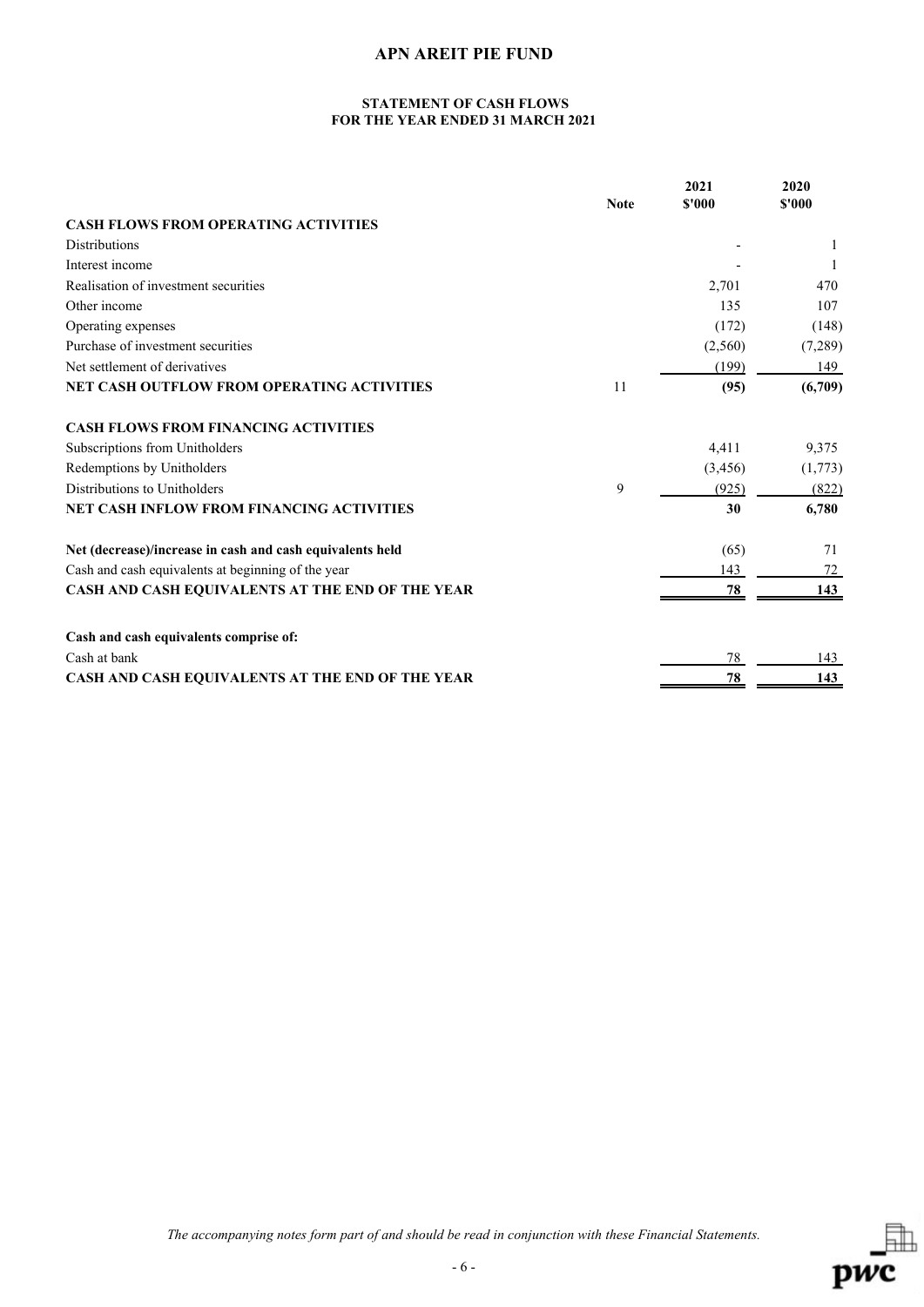#### **NOTES TO THE FINANCIAL STATEMENTS FOR THE YEAR ENDED 31 MARCH 2021**

### **1. GENERAL INFORMATION**

The APN AREIT PIE Fund (the "Fund") is a for-profit managed investment scheme domiciled in New Zealand and established under the Financial Market Conduct Act 2013 ("FMC Act 2013").

The Fund was established under a Trust Deed and unit trust Establishment Deed, each dated 1 December 2016, and commenced operations on 3 March 2017.

The investment objective of the Fund is to provide investors with a consistent, relatively high level of income combined with some capital growth, sourced primarily from AREITs listed on the Australian Securities Exchange ("ASX"). The Fund aims to:

- have a gross annual income yield (before management fees and expenses) that equates to at least 110% of the average yield of the S&P/ASX 200 A-REIT Index dividend yield, measured annually;
- provide investors with a level of capital growth which at least matches increases in the Consumer Price Index (CPI) over a 5-7 year time horizon; and
- provide lower than market volatility.

#### **Statement of Compliance**

The financial statements comply with New Zealand equivalents to International Financial Reporting Standards (NZ IFRS) and other New Zealand accounting standards and authoritative notices as appropriate for a for-profit entity.

The financial statements also comply with International Financial Reporting Standards (IFRS) as issued by the International Accounting Standards Board.

#### **Reporting Period**

These financial statements are for the year ended 31 March 2021, with the comparatives for the year ended 31 March 2020.

# **2. SUMMARY OF SIGNIFICANT ACCOUNTING POLICIES**

The principal accounting policies applied in the preparation of these financial statements are set out below.

#### **Basis of Preparation**

The financial statements of the Fund have been prepared in accordance with generally accepted accounting practice in New Zealand and the requirements of the FMC Act 2013. The financial statements have been prepared under the historical cost convention, as modified by the revaluation of financial assets and financial liabilities at fair value through profit or loss.

The preparation of financial statements in conformity with NZ IFRS requires the use of certain critical accounting estimates. It also requires the Manager to exercise its judgment in the process of applying the Fund's accounting policies. The areas involving a higher degree of judgment or complexity, or areas where assumptions and estimates are significant to the financial statements are disclosed below.

The financial statements are prepared in New Zealand dollars and all values are rounded to the nearest thousand dollars (\$'000) unless otherwise stated.

Implemented Investment Solutions Limited is the Manager of the Fund. The Manager enters into fund hosting arrangements with various investment managers. The arrangements involve the issuing and managing of funds, under the Manager's Managed Investment Scheme licence, on behalf of an investment manager who wants to provide investors with access to their investment solutions. The Manager contracts with other service providers to provide the services required to be provided directly to the Fund. This includes investment management, trustee/supervisor, custodian, fund administration and audit services. In respect of these services the Manager is acting as an agent of the Fund.

#### *(i) New Standards and amendments to existing standards effective 1 April 2020*

There are no new standards, amendments to standards or interpretations that are effective for the annual reporting period commencing beginning on 1 April 2020 that have a material effect on the financial statements of the Fund.

#### *(ii) Issued but not yet effective accounting standards*

A number of new accounting standards and amendments to existing standards are issued or revised that are not yet effective as at 31 March 2021. They have been identified as not applicable or relevant to the Fund. Therefore they are not included in the financial statements.

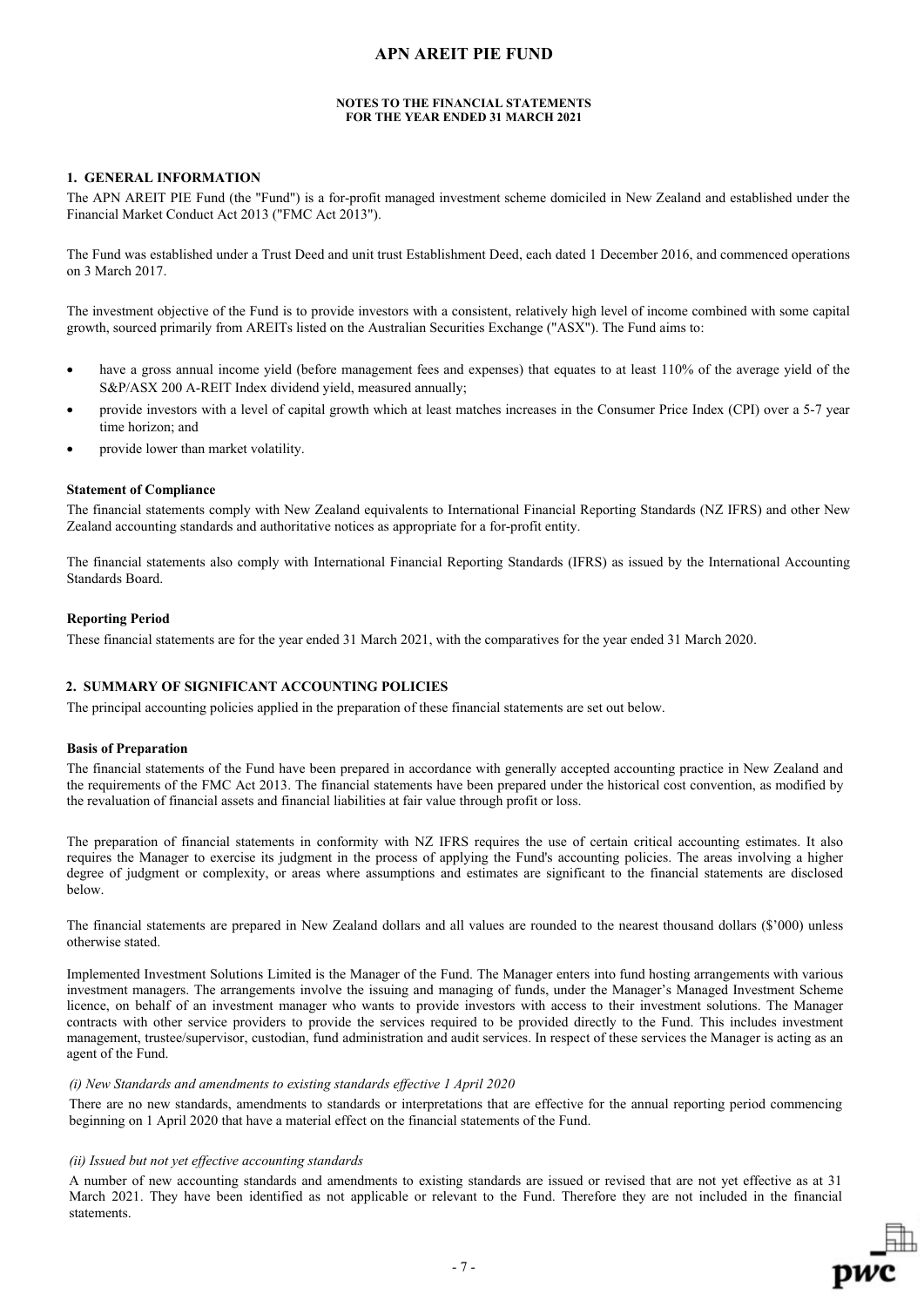#### **NOTES TO THE FINANCIAL STATEMENTS FOR THE YEAR ENDED 31 MARCH 2021**

#### **2. SUMMARY OF SIGNIFICANT ACCOUNTING POLICIES (Continued)**

#### **Investment Entity**

The Fund has multiple investors and holds unit trust investments.

Ownership interests in the Fund are in the form of redeemable units which are classified as equity in accordance with *NZ IAS 32 Financial Instruments: Presentation* and which are exposed to variable returns from changes in the fair value of the Fund's net assets. The Fund has been deemed to meet the definition of an investment entity per *NZ IFRS 10* C*onsolidated Financial Statements* as the following conditions exist:

- The Fund has obtained funds for the purpose of providing investors with investment management services.
- The Fund's business purpose, which was communicated directly to investors, is investing solely for returns from capital appreciation and investment income, through the unit trust investments.
- The performance of unit trust investments is measured and evaluated on a fair value basis.

Accordingly, investments in subsidiaries are recognised at fair value and subsequently measured at fair value through profit or loss. The Fund had no subsidiaries at 31 March 2021 (31 March 2020: none).

The Fund is considered to meet the typical characteristics of the definition from being an Investment Entity, hence, it is qualified as an Investment Entity.

### **Foreign Currency Translation**

#### *Functional and presentation currency*

The Manager considers the New Zealand dollar the currency that most accurately represents the economic effect of the underlying transactions, events and conditions. The New Zealand dollar is the currency in which the Fund measures its performance and reports its results, as well as the currency in which it receives subscriptions from Unitholders.

#### *Transactions and balances*

Foreign currency transactions are translated into the functional currency using the exchange rates prevailing at the dates of the transactions. Foreign currency assets and liabilities are translated into the functional currency using the exchange rate prevailing at the reporting date.

Foreign exchange gains and losses arising from translation are included in profit or loss in the Statement of Profit or Loss and Other Comprehensive Income.

Foreign exchange gains and losses relating to financial assets carried at fair value through profit or loss are presented in the Statement of Profit or Loss and Other Comprehensive Income within 'net changes in fair value of financial assets and financial liabilities at fair value through profit or loss'.

#### **Income Recognition**

#### *Distributions*

Distributions are recognised when the right to receive payment is established.

#### *Interest*

Interest income is recognised as the interest accrues (using the effective interest method, which is the rate or method that exactly discounts estimated future cash receipts through the expected life of the financial instrument) to the net carrying amount of the financial asset.

#### *Changes in fair value of investments*

Net gains or losses on investment securities at fair value through profit or loss are calculated as the difference between the fair value at sale, or at period end, and the fair value at the previous valuation point or cost. This includes both realised and unrealised gains and losses, but does not include interest and distribution income.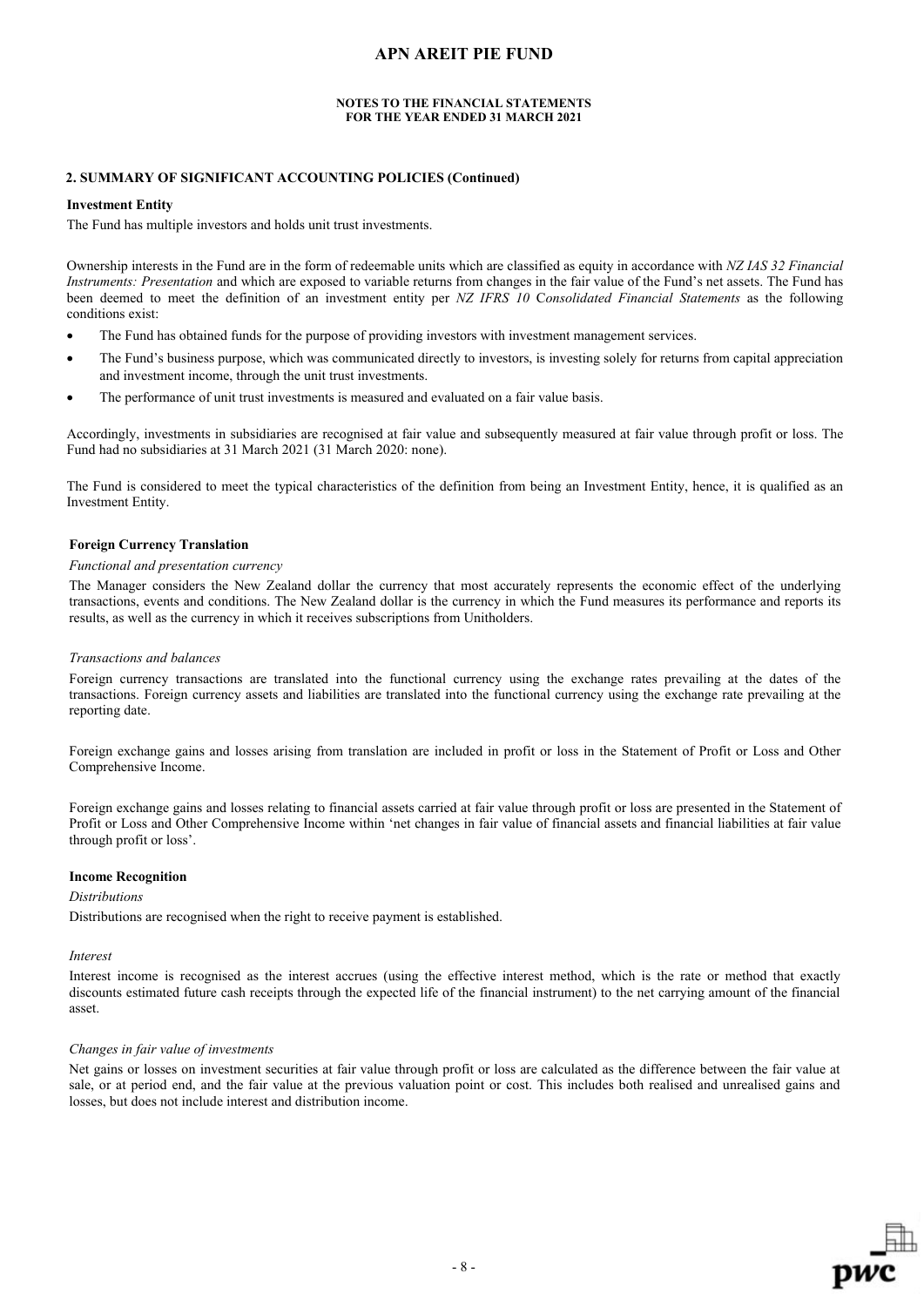#### **NOTES TO THE FINANCIAL STATEMENTS FOR THE YEAR ENDED 31 MARCH 2021**

### **2. SUMMARY OF SIGNIFICANT ACCOUNTING POLICIES (Continued)**

### **Financial Instruments**

#### *Classification*

#### **Assets**

The Fund classifies its investments based on both the Fund's business model for managing those financial assets and the contractual cash flow characteristics of the financial assets. The portfolio of financial assets is managed and performance is evaluated on a fair value basis. The Fund is primarily focused on fair value information and uses that information to assess the assets' performance and to make decisions. The Fund does not hold any debt securities. Consequently, all investments are measured at fair value through profit or loss.

#### **Liabilities**

The Fund holds derivative financial instruments. Derivative contracts that have a negative fair value are presented as liabilities at fair value through profit or loss.

As such, the Fund classifies all of its investment portfolio as financial assets or liabilities as fair value through profit or loss.

The Fund's policy requires the Investment Manager and the Board of Directors to evaluate the information about these financial assets and liabilities on a fair value basis together with other related financial information.

The Fund does not make short sales in which a borrowed security is sold in anticipation of a decline in the market value of that security, nor does it make use of short sales for various arbitrage transactions.

#### *Recognition, Derecognition and Measurement*

Purchases and sales of investments are recognised on the trade date – the date on which the Fund commits to purchase or sell the investment. Financial assets and financial liabilities at fair value through profit or loss (FVTPL) are initially recognised at fair value. Transaction costs are expensed in profit or loss.

Financial assets are derecognised when the rights to receive cash flows from the investments have expired or the Fund has transferred substantially all risks and rewards of ownership.

Subsequent to initial recognition, all financial assets and financial liabilities at FVTPL are measured at fair value. Gains and losses arising from changes in the fair value of the 'financial assets or financial liabilities at fair value through profit or loss' category are presented in the Statement of Profit or Loss and Other Comprehensive Income within net changes in fair value of financial assets and liabilities at fair value through profit or loss in the period in which they arise.

#### *Fair value estimation*

Fair value is the price that would be received to sell an asset or paid to transfer a liability in an ordinary transaction between market participants at the measurement date. The fair value of units held by the Fund in managed investment funds is determined by reference to published bid prices at the close of business on the reporting date being the redemption price established by the underlying investment fund manager.

For investments with no active markets, fair values are determined using valuation techniques. Such techniques include: using recent arm's length transactions; reference to the current market value of another instrument that is substantially the same; discounted cash flow analysis and option pricing models making as much use of available and supportable market data as possible and keeping judgmental inputs to a minimum.

#### *Offsetting financial instruments*

Financial assets and liabilities are offset and the net amount reported in the Statement of Financial Position when there is a legally enforceable right to offset the recognised amounts and there is an intention to settle on a net basis or realise the asset and settle the liability simultaneously. The legally enforceable right must not be contingent on future events and must be enforceable in the normal course of business and in the event of default, insolvency or bankruptcy of the Fund or the counterparty.

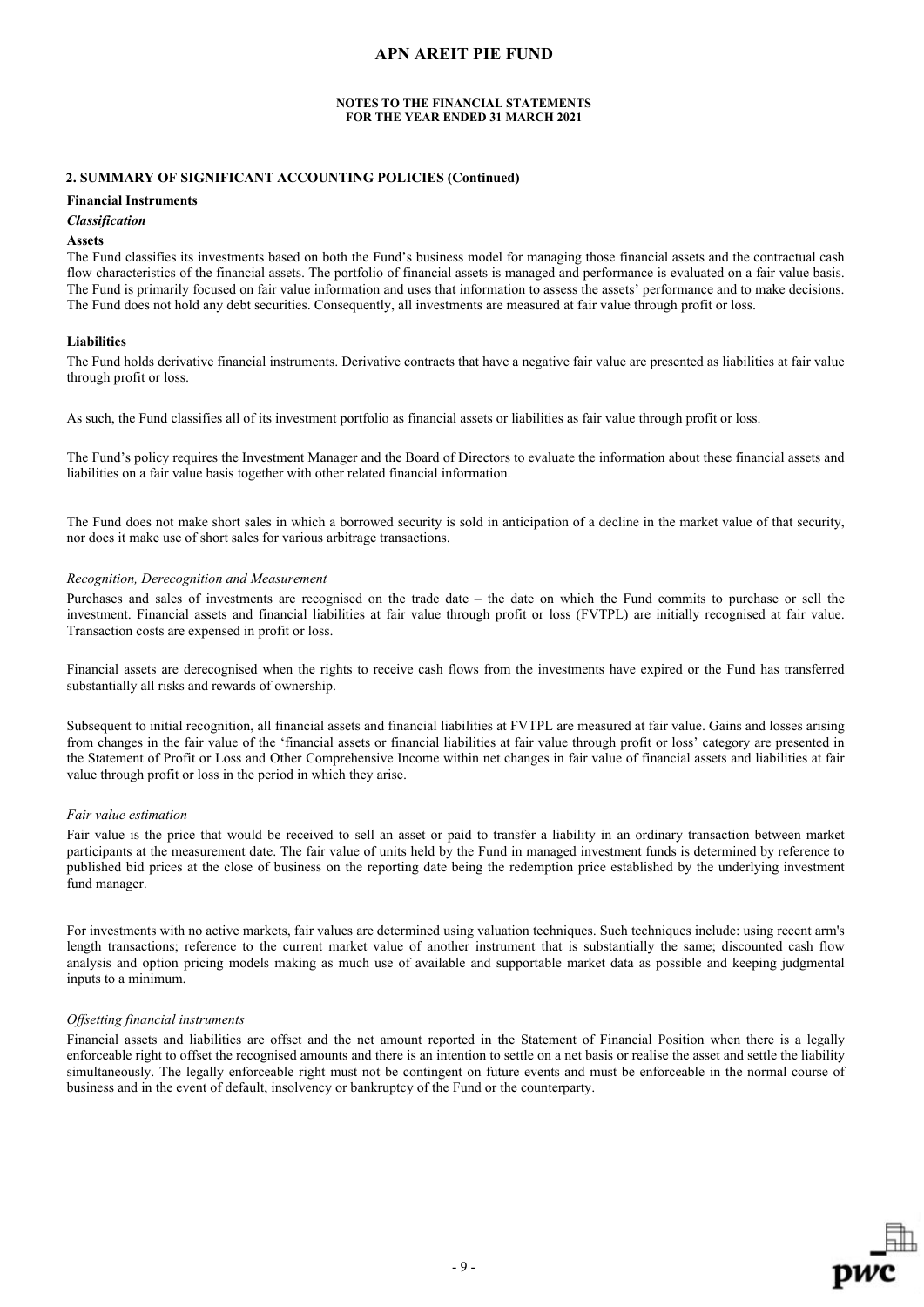#### **NOTES TO THE FINANCIAL STATEMENTS FOR THE YEAR ENDED 31 MARCH 2021**

### **2. SUMMARY OF SIGNIFICANT ACCOUNTING POLICIES (Continued)**

#### **Financial Assets and Financial Liabilities Measured at Amortised Cost**

Financial assets at amortised cost comprise cash and cash equivalents and receivables. These include cash at bank and call deposits, accrued interest and dividends, and proceeds expected from sale transactions where the trade date and settlement date spanned the reporting date. The carrying value closely approximates their fair value.

Subsequent to initial recognition, receivables are measured at amortised cost using the effective interest method less any impairment losses. The effective interest method calculates the amortised cost of a financial asset or financial liability and allocates the interest income or interest expense, including any fees and directly related transaction costs that are an integral part of the effective interest rate, over the expected life of the financial asset or liability so as to achieve a constant yield on the financial asset or liability.

#### **Cash and Cash Equivalents**

Cash and cash equivalents in the Statement of Financial Position comprise cash at bank, demand deposits and short-term deposits in banks that are readily convertible to known amounts of cash and which are subject to an insignificant risk of changes in value, with an original maturity of three months or less. Bank overdrafts are shown in current liabilities in the Statement of Financial Position.

#### **Receivables**

Receivables include amounts where settlement has not yet occurred, and include outstanding settlements on the sale of investments. Receivables are measured initially at fair value and subsequently at amortised cost. Amounts are generally received within thirty days of being recorded as receivables. Given the short-term nature of most receivables, the carrying amount approximates fair value.

### **Payables**

Payables are recognised for amounts to be paid in the future for goods and services received, whether or not billed to the Fund, and include outstanding settlements on the purchase of investments. Payables are measured initially at fair value and subsequently at amortised cost. Amounts are generally paid within thirty days of being recorded as payables. Given the short-term nature of most payables, the carrying amount approximates fair value.

#### **Impairment of Financial Assets at Amortised Cost**

In accordance with *NZ IFRS 9: Financial Instruments*, the Fund applies expected credit losses (ECL) provision on all of its receivables, either on a 12-month or lifetime basis.

The Fund holds only receivables with no financing component and which have maturities of less than 12 months at amortised cost and, as such, has chosen to apply an approach similar to the simplified approach for expected credit losses (ECL) under *NZ IFRS 9: Financial Instruments* to all its receivables. Therefore the Fund does not track changes in credit risk, but instead recognises a loss allowance based on lifetime ECL at the reporting date.

With short time period and nature of the financial assets, accrued interest, dividends and receivables from sale of investments measured at at amortised cost, the Fund does not anticipate any expected credit losses for these assets.

#### **Expenses**

All expenses are recognised in the Statement of Profit or Loss and Other Comprehensive Income.

#### **Taxation**

*Income taxation*

The Fund has elected to become a Portfolio Investment Entity ("PIE") for the purposes of the Income Tax Act 2007.

Tax treatment applicable to a PIE:

Under current taxation law the Fund pays no income tax on the taxable income of the Fund and all taxable income and associated tax credits applicable are allocated to investors, in proportion to the units they hold on the days when taxable income and credits arise.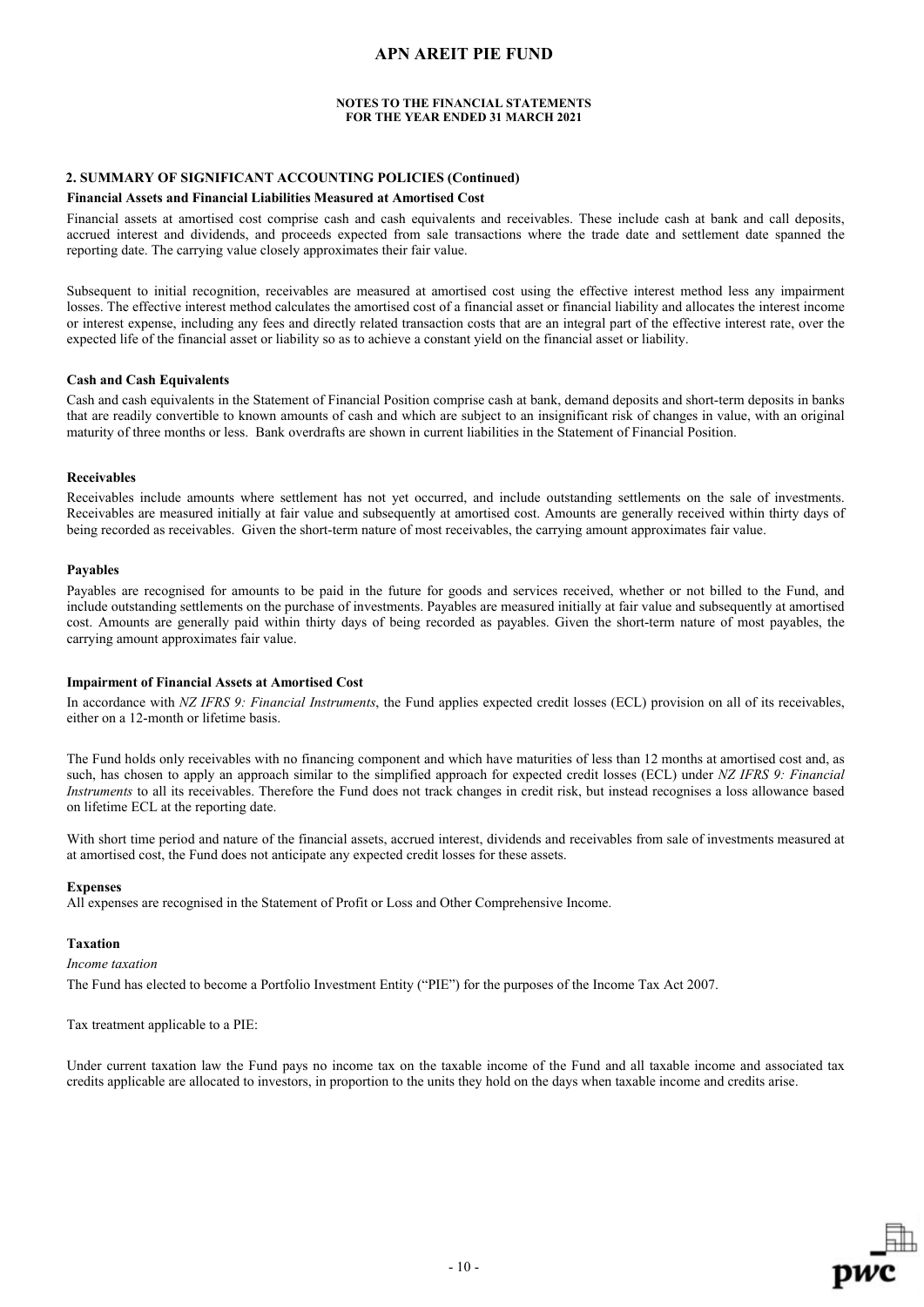#### **NOTES TO THE FINANCIAL STATEMENTS FOR THE YEAR ENDED 31 MARCH 2021**

### **2. SUMMARY OF SIGNIFICANT ACCOUNTING POLICIES (Continued)**

The Fund is responsible for deducting tax from each investor's allocation using each investor's Prescribed Investor Rate ('PIR") and pays the tax to the taxation authorities on behalf of the investor, capped at a maximum of 28%. PIE tax assets or liabilities for the current period are measured at the amount expected to be recovered or paid to the taxation authorities on behalf of the investors based on the investors' current period's income and their PIR.

The Fund calculates and deducts tax based on each investor 's PIR and pays the tax to the taxation authorities on behalf of the investor. The PIE tax liabilities, at the end of the period, are due for payment on the last day of the next month.

#### *Goods and services tax (GST)*

The Fund is not registered for GST and consequently all components of the financial statements are stated inclusive of GST where applicable.

#### **Distributions to Unitholders**

The Fund makes distribution declarations on a monthly basis and pays distributions within 10 business days of the end of the month.

#### **Redeemable Units and Net Assets Attributable to Unitholders**

The Fund issues units that are redeemable at the Unitholders option and do have identical features and are therefore classified as equity of the Fund. The units can be put back to the Fund at any time for cash equal to the value of the Unitholder's proportionate share in the Fund's net asset value on the redemption date. The redemption unit price is based on different valuation principles to that applied in financial reporting.

The redeemable units are redeemed at the Unitholders' option at a price based on the Fund's net assets valued as per the Unit Pricing Methodology less any spread at the time of redemption.

#### **Presentation of Cash Flows**

For the purposes of the Statement of Cash Flows, proceeds from the sale and purchase of investments at fair value through profit or loss are considered operating activities. The sale and purchase of investment securities maintain the operating capability of the Fund even though the investments may not be acquired specifically for resale or trading.

#### **Critical Accounting Estimates and Assumptions**

#### *Fair value of financial assets and liabilities*

The investments of the Fund have been valued at closing bid value, therefore there are no accounting estimates or assumptions required in the valuation of the carrying amounts of these assets. Where an investment is unlisted the value is based on the relevant redemption price established by underlying investment managers.

#### *Fair value of derivative financial instruments*

All of the Fund's derivatives assets and derivatives liabilities are held for the purpose of being traded. Derivative financial instruments are carried at fair value. Forward foreign exchange contracts are marked to market at the forward currency exchange rate at the valuation date.

#### *COVID-19*

The Manager continues to closely monitor the impacts of the COVID-19 Pandemic on the Fund. The Manager has evaluated the impact of COVID-19 on the valuation of financial instruments as at 31 March 2021 and has concluded that an adjustment was not required on the basis that the markets were functioning and the redemption price for the financial assets at fair value through profit or loss represented fair value.

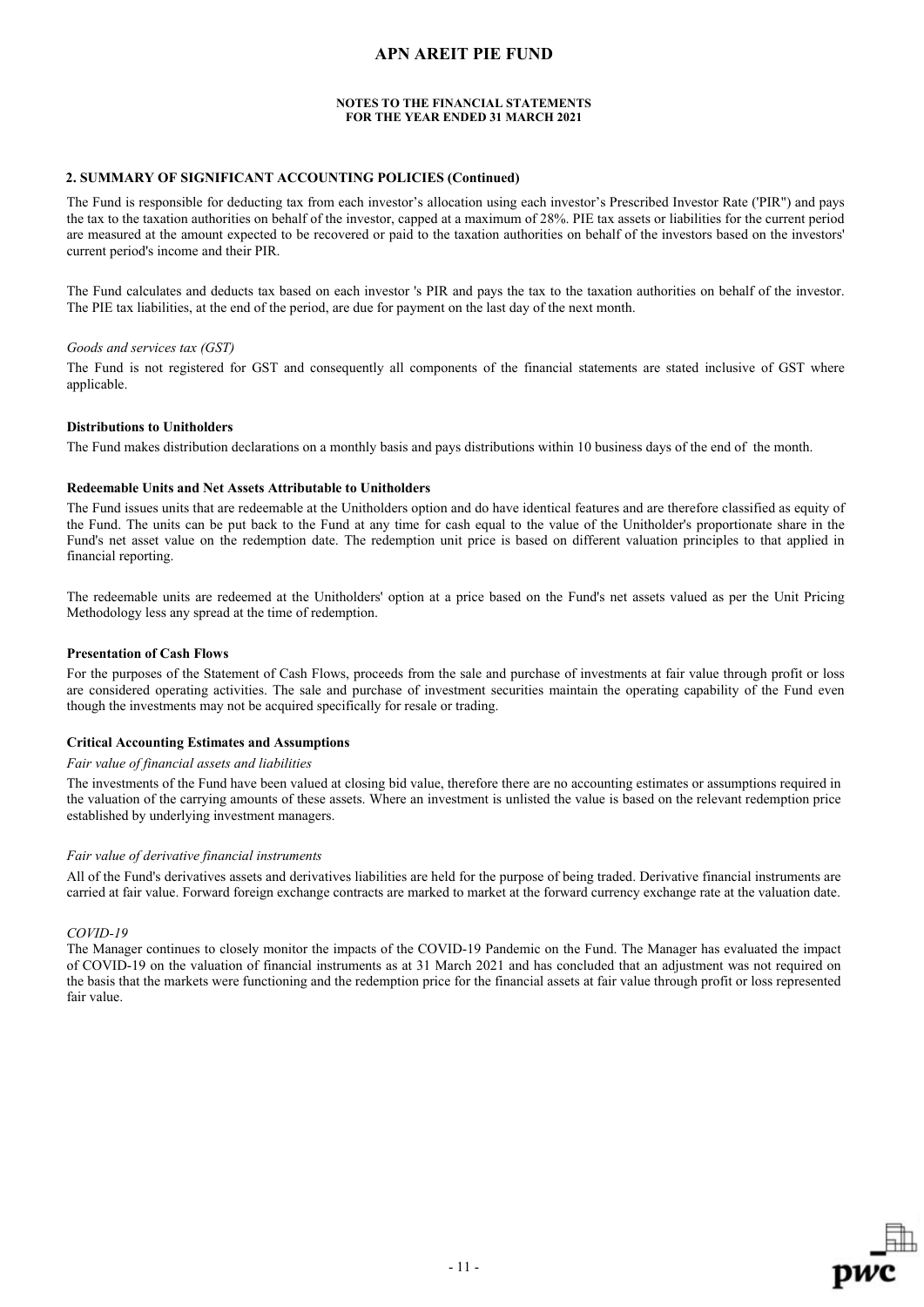### **NOTES TO THE FINANCIAL STATEMENTS FOR THE YEAR ENDED 31 MARCH 2021**

### **3. OTHER INCOME**

|                                                                      | 2021<br>$$^{\prime}000$ | 2020<br>\$'000 |
|----------------------------------------------------------------------|-------------------------|----------------|
| Investment manager fee rebates                                       | 125                     | 122            |
|                                                                      | 125                     |                |
| <b>4. INVESTMENT SECURITIES</b>                                      |                         |                |
|                                                                      | 2021                    | 2020           |
|                                                                      | \$'000                  | \$'000         |
| Financial assets at fair value through profit or loss                |                         |                |
| Australian unit trust                                                | 15,804                  | 10,752         |
| Aggregate investment securities at fair value through profit or loss | 15,804                  | 10,752         |

# **5. DERIVATIVES**

The Fund holds forward foreign exchange contracts which are contractual obligations to buy or sell foreign currencies on a future date at a specified price. Forward foreign exchange contracts are settled on a net basis.

|                                     | 2021<br>\$'000 | 2020<br>$$'000$ |
|-------------------------------------|----------------|-----------------|
| <b>Assets</b>                       |                |                 |
| Derivatives:                        |                |                 |
| Forward foreign exchange contracts  | 5              | 240             |
|                                     | 5              | 240             |
| <b>Liabilities</b>                  |                |                 |
| Derivatives:                        |                |                 |
| Forward foreign exchange contracts  | 340            | <u>52</u>       |
|                                     | 340            | 52              |
| <b>6. RECEIVABLES</b>               |                |                 |
|                                     | 2021<br>\$'000 | 2020<br>\$'000  |
| Accrued investment income           | 77             | 85              |
| PIE tax receivable from Unitholders | $\overline{2}$ | 2               |
| Other receivables                   | 12             | 22              |
|                                     | 91             | 109             |
| 7. PAYABLES                         |                |                 |
|                                     | 2021           | 2020            |
|                                     | \$'000         | $$'000$         |
| Due to Manager                      | 15             | 24              |
| PIE tax payable to Inland Revenue   | $\overline{2}$ | 2               |
| Distribution payable                | 74             | 86              |
| Other expenses payable              |                |                 |
|                                     | 92             | 112             |

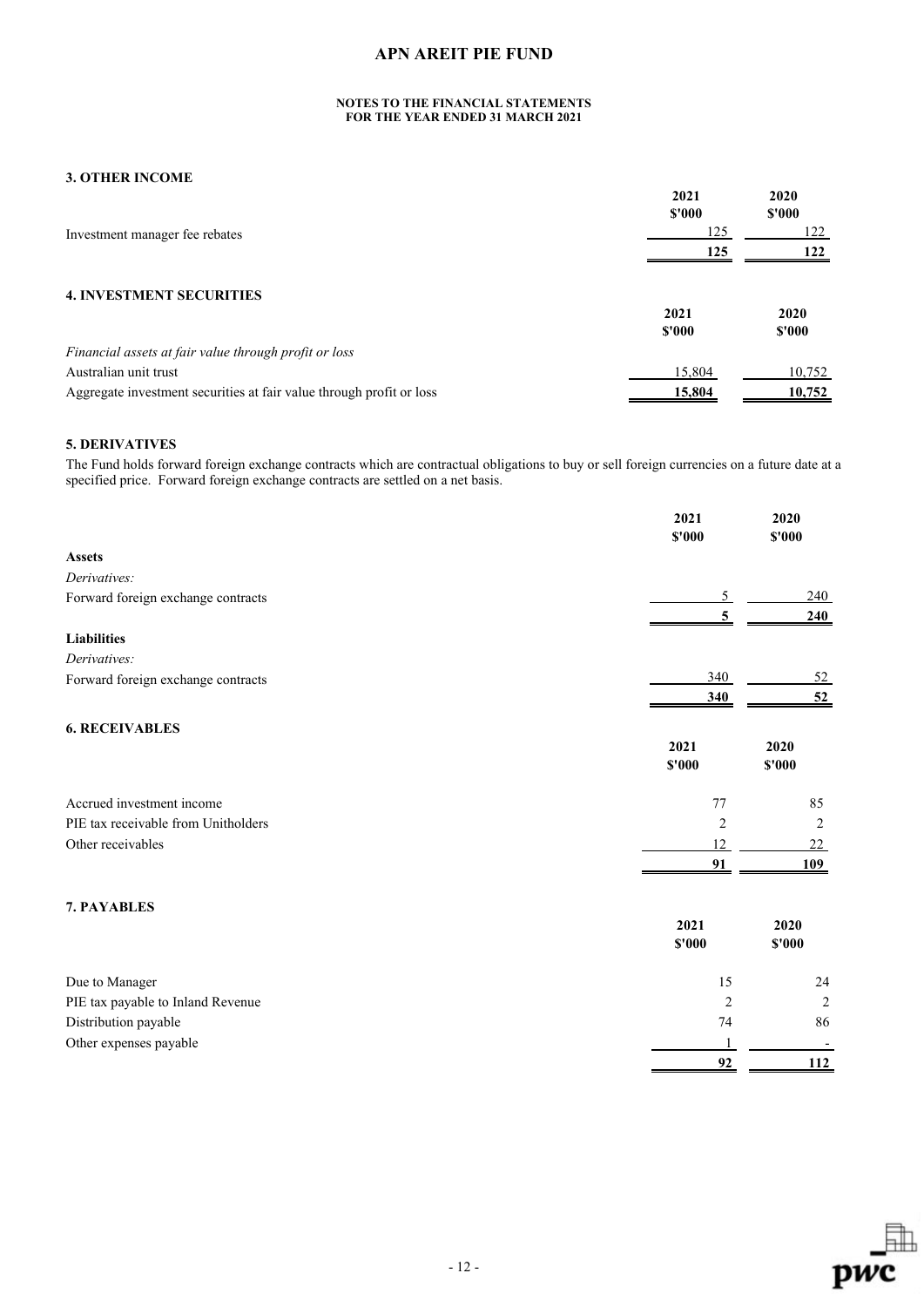#### **NOTES TO THE FINANCIAL STATEMENTS FOR THE YEAR ENDED 31 MARCH 2021**

### **8. AUDIT FEES**

PricewaterhouseCoopers fees for the audit of the financial statements for the year ended 31 March 2021 amounted to \$15,500 (31 March 2020: \$14,500) excluding GST.

#### **9. NON-CASH TRANSACTIONS**

Differences in cash flows from financing activities as per the statement of cash flows and statement of changes in unitholders' funds is due to accruals.

The amount of distribution outstanding at year end refers to note 7.

# **10. UNITHOLDERS' FUNDS**

#### **10a. Units on issue**

|                                             | 2021           | 2020           |
|---------------------------------------------|----------------|----------------|
|                                             | '000'          | 000'           |
| Units on issue at the beginning of the year | 17,123         | 9,931          |
| Subscriptions from Unitholders              | 5,691          | 8,923          |
| Redemptions by Unitholders                  | (4,317)        | (1,731)        |
| Units on issue at the end of the year       | 18,497         | 17,123         |
| 10b. Units in dollar value                  | 2021<br>\$'000 | 2020<br>\$'000 |
| Unitholders' Funds at the end of the year   | 15,546         | 11,080         |
| Unit price NAV at the end of the year       | 15,401         | 10,876         |

### **Redeemable Units and Capital Risk Management**

The Fund issues redeemable units. The net asset value of the units is shown in the Statement of Financial Position as Unitholders' Funds. Each Unitholder is entitled to payment based on the value of the Unitholder's share in the Fund's net asset value on the redemption date. The Fund has no restrictions or specific capital requirements on the subscription and redemption of units.

The relevant movements are shown on the Statement of Changes in Unitholders' Funds. In accordance with the objectives outlined in the Accounting Policies and the risk management policies in Note 15.

Each unit in the Fund ranks equally and provides Unitholders with a beneficial interest of the Fund. Unitholders have various rights under the Trust Deed of the Fund, including the rights to:

- Have their units redeemed;
- Receive the Unitholders' funds of the Fund upon termination of the Fund; and
- Receive distributions distributed by the Fund.

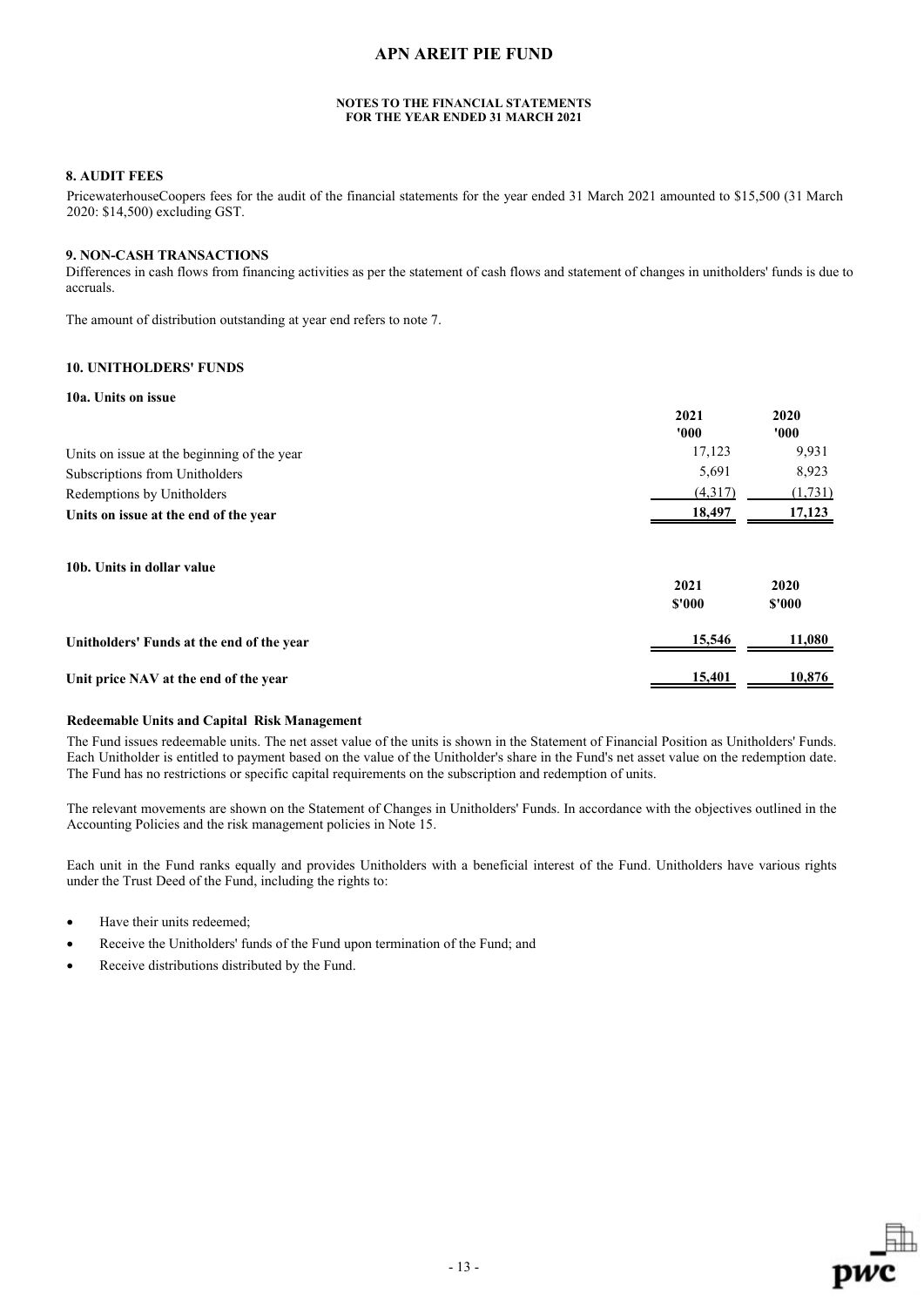### **NOTES TO THE FINANCIAL STATEMENTS FOR THE YEAR ENDED 31 MARCH 2021**

# **11. RECONCILIATION OF NET PROFIT/(LOSS) TO NET CASH FLOW FROM OPERATING ACTIVITIES**

|                                                                                                              | 2021<br>\$'000 | 2020<br>\$'000 |
|--------------------------------------------------------------------------------------------------------------|----------------|----------------|
| Net profit/(loss)                                                                                            | 4,424          | (5,904)        |
| Adjustments for:                                                                                             |                |                |
| Payments for the purchase of investment securities                                                           | (2,560)        | (7,289)        |
| Proceeds from realisation of investment securities                                                           | 2,701          | 470            |
| Net settlement of derivatives                                                                                | (199)          | 149            |
| Net changes in fair value of financial assets and financial liabilities at fair value through profit or loss | (3,510)        | 6,729          |
| Non-cash distributions                                                                                       | (948)          | (833)          |
| Foreign exchange (gain)/loss                                                                                 | (13)           | 4              |
| Changes in assets and liabilities:                                                                           |                |                |
| Decrease/(increase) in receivables                                                                           | 18             | (50)           |
| (Decrease)/increase in payables                                                                              | (8)            | 15             |
| Net cash (outflow) from operating activities                                                                 | (95)           | (6,709)        |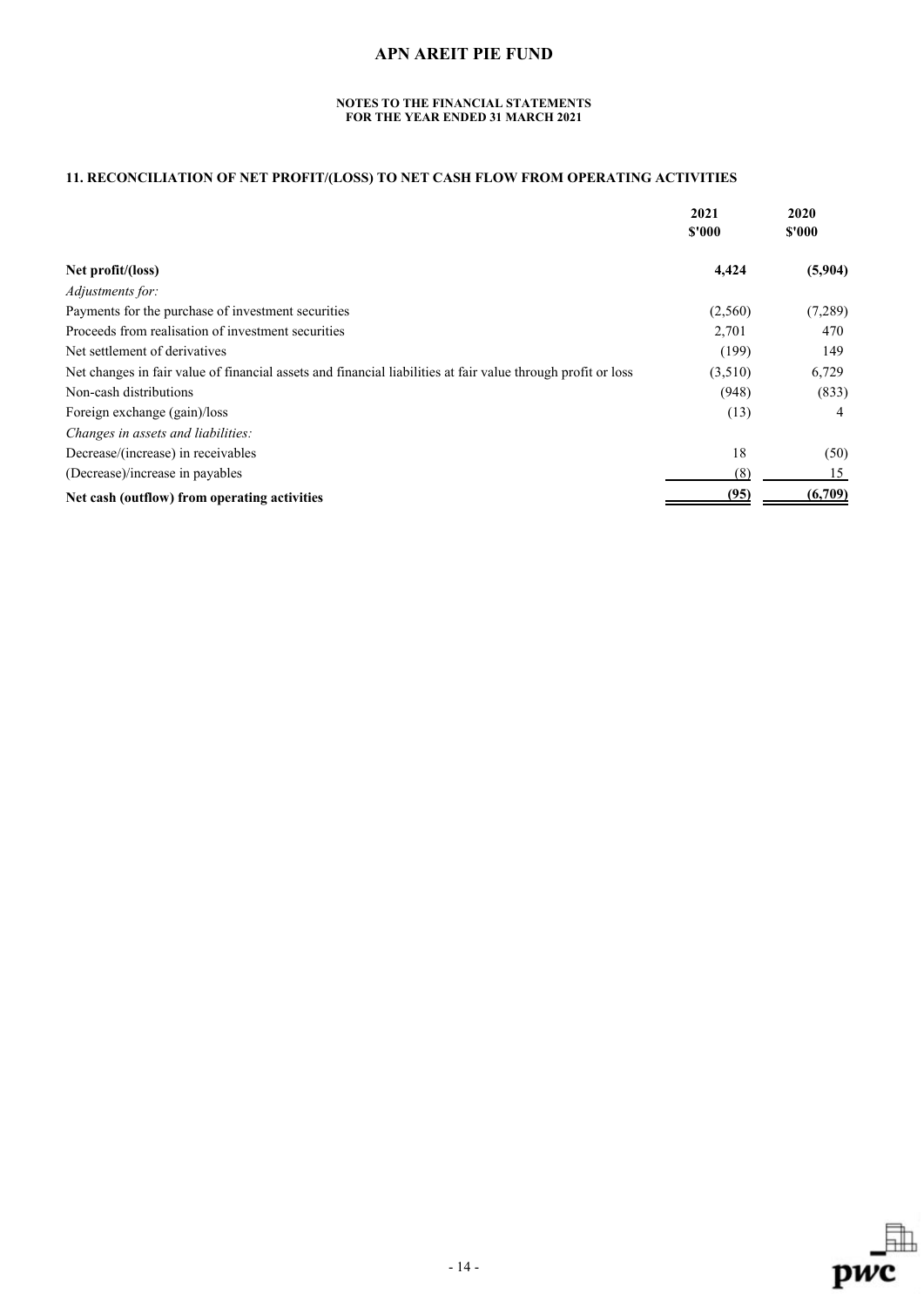#### **NOTES TO THE FINANCIAL STATEMENTS FOR THE YEAR ENDED 31 MARCH 2021**

# **12. CLASSIFICATION OF FINANCIAL INSTRUMENTS**

|                                                               | 2021                                                                          |                                            |                                                                          |                                               |                |
|---------------------------------------------------------------|-------------------------------------------------------------------------------|--------------------------------------------|--------------------------------------------------------------------------|-----------------------------------------------|----------------|
|                                                               | Financial<br>liabilities at<br>fair value<br>through profit<br>or loss        | at fair value<br>through profit<br>or loss | <b>Financial assets Financial assets</b><br>at amortised<br>cost         | Financial<br>liabilities at<br>amortised cost | <b>Total</b>   |
|                                                               | \$'000                                                                        | \$'000                                     | \$'000                                                                   | \$'000                                        | \$'000         |
| <b>ASSETS</b>                                                 |                                                                               |                                            |                                                                          |                                               |                |
| Cash and cash equivalents                                     |                                                                               |                                            | 78                                                                       |                                               | 78             |
| Receivables                                                   |                                                                               |                                            | 89                                                                       |                                               | 89             |
| Investment securities at fair value through profit<br>or loss |                                                                               | 15,804                                     |                                                                          |                                               | 15,804         |
| Derivatives                                                   |                                                                               | 5                                          |                                                                          |                                               | $\overline{5}$ |
| <b>Total Assets</b>                                           | $\blacksquare$                                                                | 15,809                                     | 167                                                                      |                                               | 15,976         |
| <b>LIABILITIES</b>                                            |                                                                               |                                            |                                                                          |                                               |                |
| Derivatives held for trading                                  | 340                                                                           |                                            |                                                                          |                                               | 340            |
| Payables                                                      |                                                                               |                                            |                                                                          | 90                                            | 90             |
| <b>Total Liabilities</b>                                      | 340                                                                           |                                            |                                                                          | 90                                            | 430            |
|                                                               | <b>Financial</b><br>liabilities at<br>fair value<br>through profit<br>or loss | at fair value<br>through profit<br>or loss | 2020<br><b>Financial assets Financial assets</b><br>at amortised<br>cost | Financial<br>liabilities at<br>amortised cost | <b>Total</b>   |
|                                                               | \$'000                                                                        | \$'000                                     | \$'000                                                                   | \$'000                                        | \$'000         |
| <b>ASSETS</b>                                                 |                                                                               |                                            |                                                                          |                                               |                |
| Cash and cash equivalents                                     |                                                                               |                                            | 143                                                                      |                                               | 143            |
| Receivables                                                   |                                                                               |                                            | 107                                                                      |                                               | 107            |
| Investment securities at fair value through profit<br>or loss |                                                                               | 10,752                                     |                                                                          |                                               | 10,752         |
| Derivatives                                                   |                                                                               | 240                                        |                                                                          |                                               | 240            |
| <b>Total Assets</b>                                           |                                                                               | 10,992                                     | 250                                                                      |                                               | 11,242         |
| <b>LIABILITIES</b>                                            |                                                                               |                                            |                                                                          |                                               |                |
| Derivatives held for trading                                  | 52                                                                            |                                            |                                                                          |                                               | 52             |
| Payables                                                      |                                                                               |                                            |                                                                          | 110                                           | 110            |
| <b>Total Liabilities</b>                                      | 52                                                                            |                                            |                                                                          | 110                                           | 162            |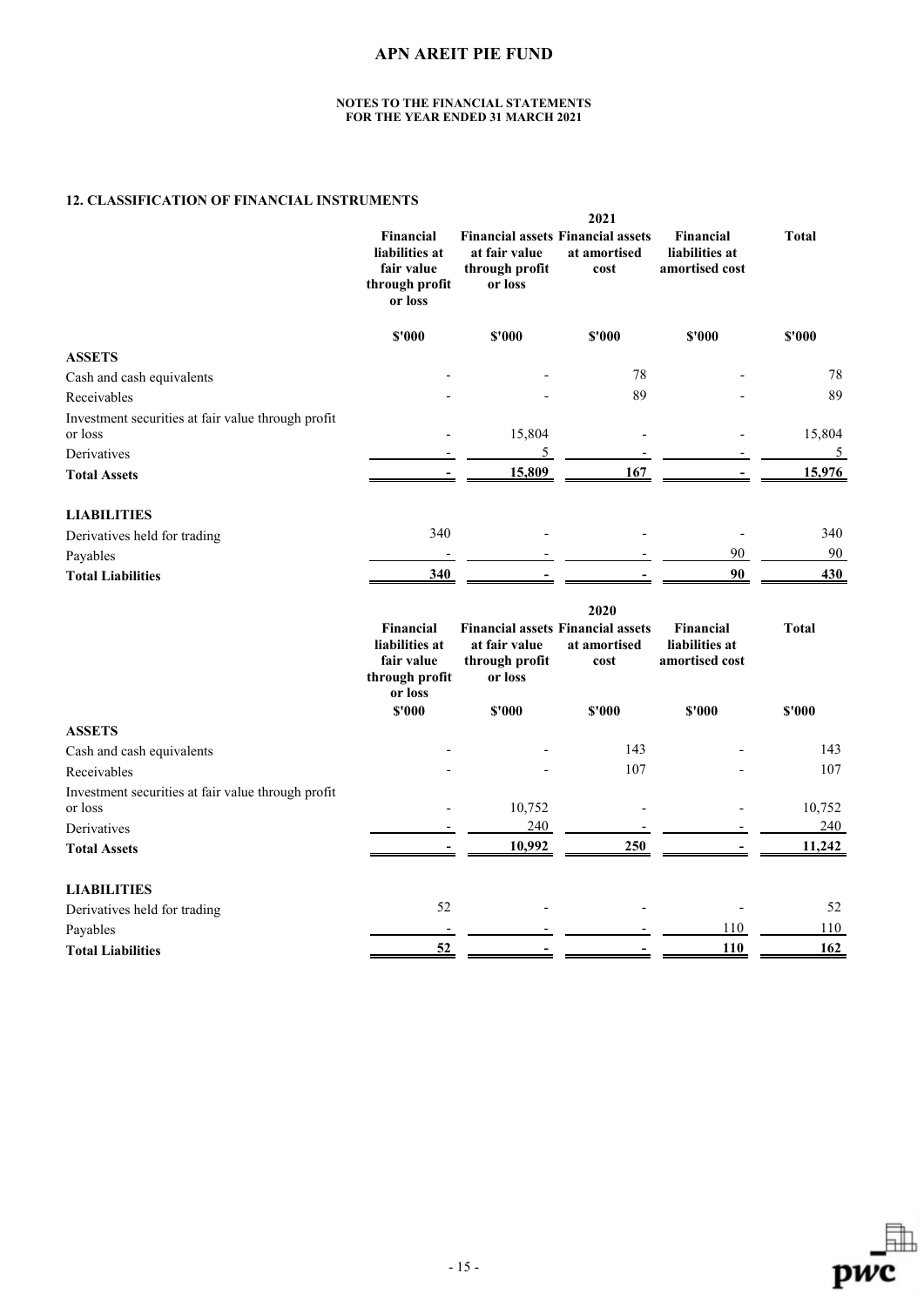#### **NOTES TO THE FINANCIAL STATEMENTS FOR THE YEAR ENDED 31 MARCH 2021**

### **13. MATURITY ANALYSIS**

Funds attributable to Unitholders do not have a maturity date. However, the Fund is required to settle the amount due to and when the Unitholders exercise their right to redeem units.

The table below shows an analysis of assets and liabilities analysed according to when they are expected to be recovered or settled.

|                                                            | 2021                          |                             |                                            |                        |
|------------------------------------------------------------|-------------------------------|-----------------------------|--------------------------------------------|------------------------|
|                                                            | Within 12<br>months<br>\$'000 | Over 12<br>months<br>\$'000 | <b>Maturity not</b><br>specified<br>\$'000 | <b>Total</b><br>\$'000 |
| <b>ASSETS</b>                                              |                               |                             |                                            |                        |
| Cash and cash equivalents                                  | 78                            |                             |                                            | 78                     |
| Receivables                                                | 91                            |                             |                                            | 91                     |
| Financial assets at fair value through profit or loss      | 5                             |                             | 15,804                                     | 15,809                 |
| <b>Total Assets</b>                                        | 174                           |                             | 15,804                                     | 15,978                 |
| <b>LIABILITIES</b>                                         |                               |                             |                                            |                        |
| Financial liabilities at fair value through profit or loss | 340                           |                             |                                            | 340                    |
| Payables                                                   | 92                            |                             |                                            | 92                     |
| <b>Total Liabilities</b>                                   | 432                           |                             |                                            | 432                    |
|                                                            |                               | 2020                        |                                            |                        |
|                                                            | Within 12<br>months<br>\$'000 | Over 12<br>months<br>\$'000 | <b>Maturity not</b><br>specified<br>\$'000 | <b>Total</b><br>\$'000 |
| <b>ASSETS</b>                                              |                               |                             |                                            |                        |
| Cash and cash equivalents                                  | 143                           |                             |                                            | 143                    |
| Receivables                                                | 109                           |                             |                                            | 109                    |
| Financial assets at fair value through profit or loss      | 240                           |                             | 10,752                                     | 10,992                 |
| <b>Total Assets</b>                                        | 492                           |                             | 10,752                                     | 11,244                 |
|                                                            |                               |                             |                                            |                        |
| <b>LIABILITIES</b>                                         |                               |                             |                                            |                        |
| Financial liabilities at fair value through profit or loss | 52                            |                             |                                            | 52                     |
| Payables                                                   | 112                           |                             |                                            | 112                    |

#### **14. RELATED PARTY TRANSACTIONS**

#### **Management fees**

As outlined in the Fund's Product Disclosure Statement, the Fund incurs management fees fixed at 1.10% of net asset value excluding GST. GST is currently charged at various rates driven by the nature of the service provided including exempt services such as custody, 10% of 15% for Investment Management services and 15% for other services. The management fees include fees paid to the Investment Manager, the Manager for hosting the Fund, the Supervisor, the Custodian and Administration Manager, bank charges and other various costs and expenses incurred.

The Supervisor of the Fund is Public Trust. For the year ended 31 March 2021 the Supervisor fee charged to the Fund amounted to \$23,000 (31 March 2020: \$23,000).

During the year, no other funds managed by the Manager invested in the Fund (31 March 2020: none); the Fund did not hold investments in the funds that were managed by the Manager (31 March 2020: none).

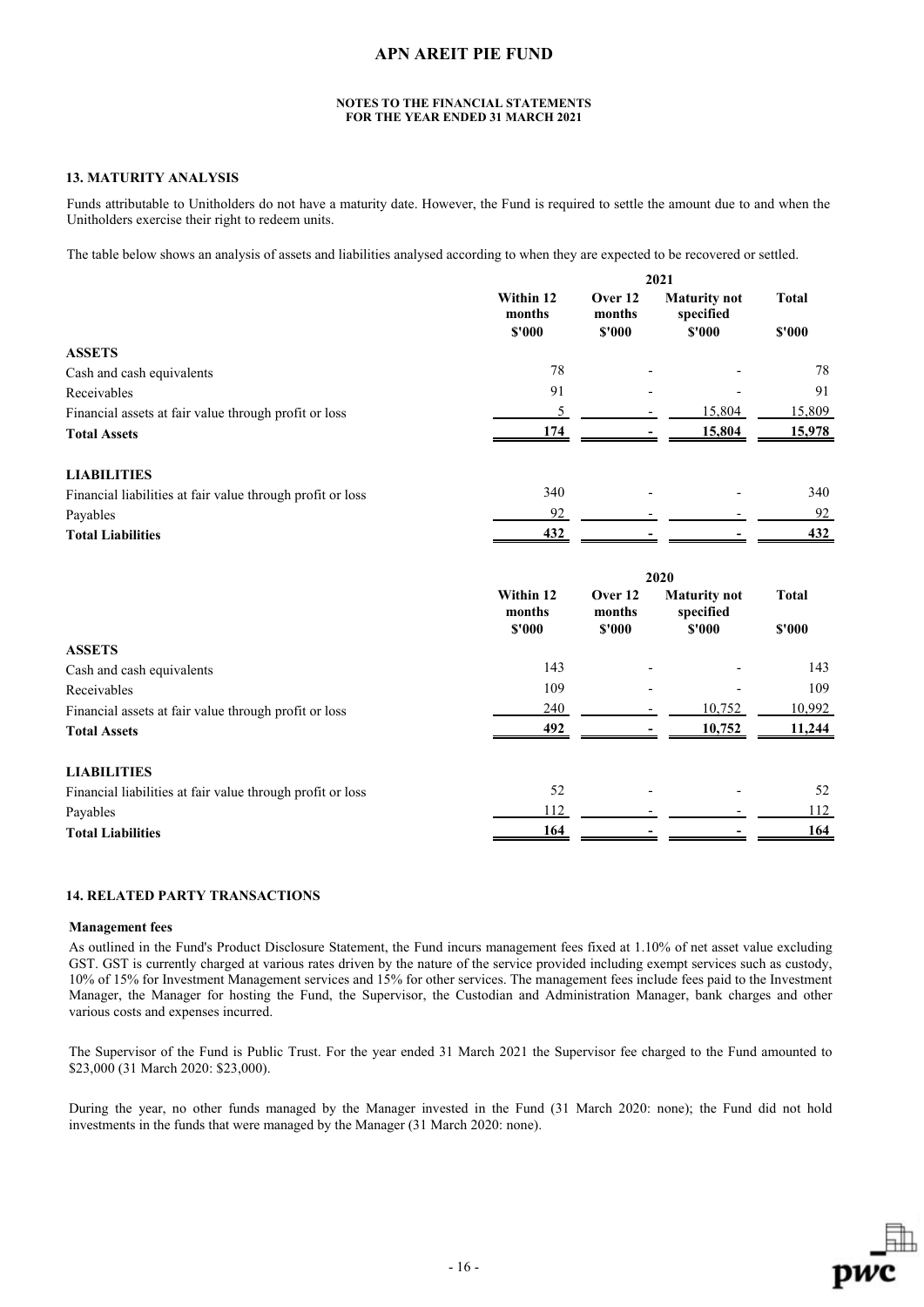#### **NOTES TO THE FINANCIAL STATEMENTS FOR THE YEAR ENDED 31 MARCH 2021**

### **14. RELATED PARTY TRANSACTIONS (Continued)**

The APN AREIT PIE Fund invests into units of the APN AREIT Fund, which is managed by APN Funds Management Limited, a related party of the Fund. **APN AREIT PIE Fund** 

|                         | APN AREIT PIE Fund |         |  |
|-------------------------|--------------------|---------|--|
| <b>APN AREIT Fund</b>   | 2021               | 2020    |  |
| Opening value           | 10.752             | 10,159  |  |
| Purchase of investments | 3,607              | 8,031   |  |
| Sale of investments     | (2,700)            | (470)   |  |
| Change in fair value    | 4,145              | (6,968) |  |
| <b>Closing value</b>    | 15,804             | 10,752  |  |

### **15. FINANCIAL RISK MANAGEMENT**

#### **Strategy in Using Financial Instruments**

The investment objective of the Fund is to provide investors with a consistent, relatively high level of income combined with some capital growth, sourced primarily from AREITs listed on the ASX.

The Fund's activities expose it to a variety of financial risks: market risk (including market price risk, currency risk and interest rate risk), credit risk and liquidity risk. The Fund's overall risk management programme focuses on the unpredictability of financial markets and seeks to minimise potential adverse effects on the Fund's financial performance.

#### **15a. Market Price Risk**

Market price risk is the risk that the fair value or future cash flows of a financial instrument will fluctuate because of changes in market prices.

The Fund's overall market positions are monitored on a daily basis by the Investment Manager. The Fund's unit trust investments are susceptible to market price risk arising from uncertainties about future values of the investments.

At 31 March 2021 and 31 March 2020 the overall market exposure was as follows:

|                       | 2021<br>Fair value<br>\$'000 | <b>2020</b><br>Fair value<br>\$'000 |
|-----------------------|------------------------------|-------------------------------------|
| Unit trust investment | 15,804                       | 10,752                              |

The tables below show the sensitivity analysis to a reasonably possible change in market price with all other variables held constant. As at 31 March 2021, the analysis is based on the assumptions that the unit market price movement increased or decreased by 10%. The Manager believes the 10% market price movement assumption to be management's best estimate of reasonable possible change in current market condition. The analysis is performed on the same basis for 31 March 2020.

|                        |        | 2021<br><b>Profit or loss or Changes in</b><br><b>Unitholders' Funds</b> |        | 2020<br><b>Profit or loss or Changes in</b><br><b>Unitholders' Funds</b> |  |
|------------------------|--------|--------------------------------------------------------------------------|--------|--------------------------------------------------------------------------|--|
|                        | \$'000 | 10% increase 10% decrease<br>\$'000                                      | \$'000 | 10% increase 10% decrease<br>\$'000                                      |  |
| Unit trust investments | 1.580  | (1,580)                                                                  | 1.075  | (1,075)                                                                  |  |

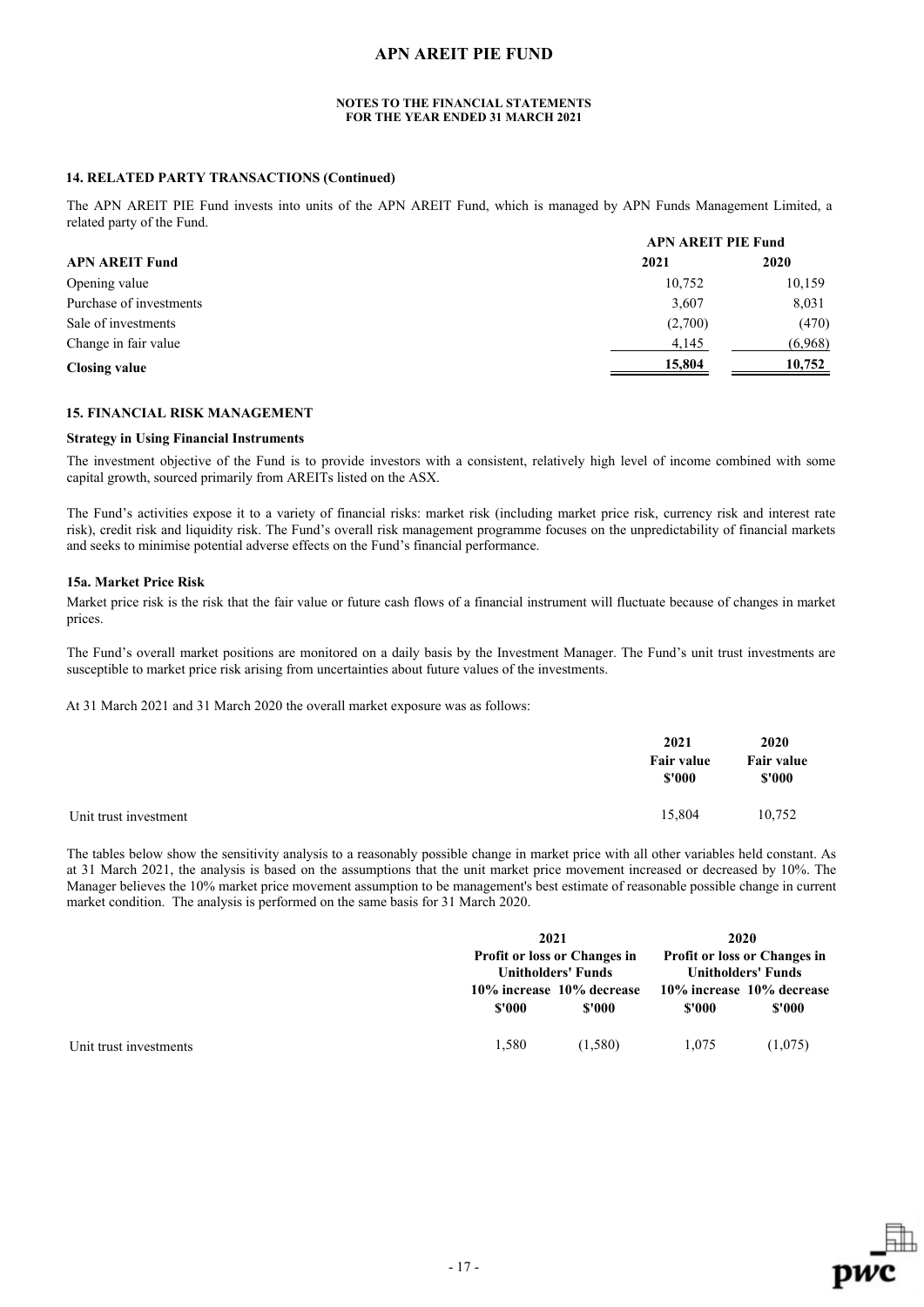#### **NOTES TO THE FINANCIAL STATEMENTS FOR THE YEAR ENDED 31 MARCH 2021**

#### **15. FINANCIAL RISK MANAGEMENT (Continued)**

#### **15b. Currency Risk**

Currency risk is the risk that the value of the financial instruments will fluctuate due to changes in foreign exchange rates.

The Fund holds financial instruments denominated in currencies other than the New Zealand dollar, the functional currency, as at year end. It is therefore exposed to currency risk, as the value of the financial instruments denominated in other currencies will fluctuate due to changes in exchange rates. The foreign currency in which the Fund primarily transacts is the Australian dollar.

The Fund invests in Australian unit trusts which invest in property securities listed on ASX. The Fund is therefore subject to risk due to fluctuations in the prevailing currency exchange rates between New Zealand and Australian dollars. A change in exchange rates would impact the New Zealand dollar equivalent market price of the unit trusts in which the Fund invests.

The Fund targets a position of being fully hedged back to New Zealand dollars.

The table below summarises the Fund's exposure to foreign currency risk in New Zealand dollar value of the monetary and non-monetary financial assets and liabilities.

|                                     | 2021<br><b>AUD</b><br>\$'000 | 2020<br><b>AUD</b><br>\$'000 |
|-------------------------------------|------------------------------|------------------------------|
| Non-monetary assets and liabilities |                              |                              |
| Unit trust investments              | 15,804                       | 10,752                       |
| Net position                        | 15,804                       | 10,752                       |
| Forward foreign exchange contracts  |                              |                              |
| Notional value                      | (15,756)                     | $(10,359)^*$                 |

The table below shows the sensitivity analysis in NZD currency with all other variables remaining constant, where the Fund has significant exposure. The analysis is based on the assumption that the relevant foreign exchange rate increase/decrease by the percentage disclosed in the table below. The analysis shows the impact of a reasonably possible change in the New Zealand dollar to foreign currency exchange rates. The analysis is performed on the same basis for 31 March 2020.

|            |                        |                                             | 2021                   |                                             |  |
|------------|------------------------|---------------------------------------------|------------------------|---------------------------------------------|--|
|            |                        | Monetary assets & liabilities               |                        | Non-monetary assets & liabilities           |  |
|            |                        | <b>Profit or loss or Unitholders' Funds</b> |                        | <b>Profit or loss or Unitholders' Funds</b> |  |
|            | 10% increase<br>\$'000 | 10% decrease<br>\$'000                      | 10% increase<br>\$'000 | 10% decrease<br>\$'000                      |  |
| <b>AUD</b> | 1,575                  | (1,575)                                     | (1,580)                | 1,580                                       |  |
|            |                        |                                             | 2020                   |                                             |  |
|            |                        | Monetary assets & liabilities               |                        | Non-monetary assets & liabilities           |  |
|            |                        | <b>Profit or loss or Unitholders' Funds</b> |                        | <b>Profit or loss or Unitholders' Funds</b> |  |
|            | 10% increase           | 10% decrease                                | 10% increase           | 10% decrease                                |  |
|            | \$'000                 | \$'000                                      | \$'000                 | \$'000                                      |  |

AUD  $1,036$  \*  $(1,036)$  \*  $(1,075)$   $1,075$ 

\* The comparative figures have been adjusted to conform with the changes in presentation in the financial statements.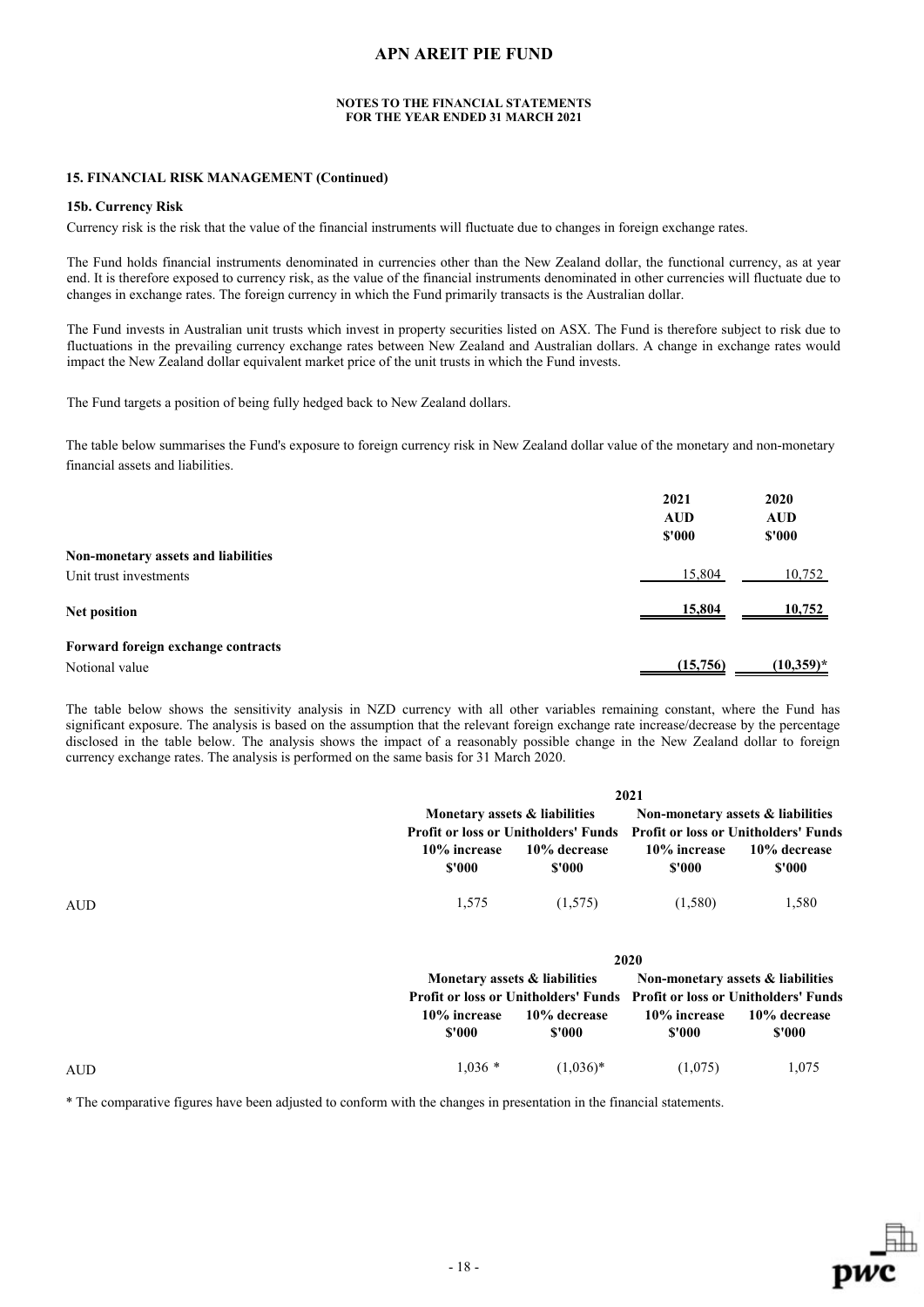#### **NOTES TO THE FINANCIAL STATEMENTS FOR THE YEAR ENDED 31 MARCH 2021**

#### **15. FINANCIAL RISK MANAGEMENT (Continued)**

#### **15c. Interest Rate Risk**

Interest rate risk is the risk that the fair value or future cash flows of a financial instrument will fluctuate because of changes in market interest rates.

The majority of the Fund's financial assets are non-interest bearing. As a result, the Fund is not subject to significant amounts of risk due to fluctuations in the prevailing levels of market interest rates. Any excess cash and cash equivalents are invested at short-term market interest rates.

The interest rate risk on cash and cash equivalents is immaterial.

#### **15d. Credit Risk**

Credit risk represents the risk that a counterparty to the financial instrument will fail to perform contractual obligations under a contract and cause the Fund to incur a financial loss.

With respect to credit risk arising from the financial assets of the Fund, the Fund's exposure to credit risk arises from the default of the counterparty, with the current exposure equal to the fair value of these instruments as disclosed in the Statement of Financial Position. This does not represent the maximum risk exposure that could arise in the future as a result of changes in values, but best represents the current maximum exposure at the reporting date.

The Fund holds no collateral as security or any other credit enhancements. There are no financial assets that are past due or impaired, or would otherwise be past due or impaired except for the terms having been renegotiated.

The Fund measures credit risk and expected credit losses using probability of default, exposure at default and loss given default. The Manager considers both historical analysis and forward looking information in determining any expected credit loss.

The Fund does not use credit derivatives to mitigate credit risk.

The Fund's cash and cash equivalents balances are held with ANZ (AA- Standard & Poor's ("S&P") credit Rating) (31 March 2020: Westpac AA-) and BNP Paribas Securities Services (A+ S&P credit rating) (31 March 2020: A+).

As at 31 March 2021 and 31 March 2020, substantially all assets are placed in custody with BNP Paribas, which has a S&P credit rating of A+ (31 March 2020: A+).

As at 31 March 2021 and 31 March 2020, all amounts due from brokers, cash and short-term deposits are held with counterparties with a credit rating of A or higher and are due to be settled within 1 week. The Manager considers the probability of default to be close to zero as these instruments have a low risk of default and the counterparties have a strong capacity to meet their contractual obligations in the near term. As a result, no loss allowance has been recognised based on lifetime expected credit losses as any such impairment would be wholly insignificant to the Fund.

#### **15e. Liquidity Risk**

Liquidity risk is the risk that the Fund will not be able to meet its financial obligations as they fall due.

The Fund is exposed to daily cash redemptions of redeemable units. The Fund invests in Australian APN AREIT Fund (underlying Fund), which invests in listed property securities, these are quoted on the Australian Securities Exchange and can be readily disposed of. The Investment Manager, at their discretion, has the ability to suspend withdrawals from the underlying Fund if they believe that it is in the best interests of investors to do so.

All financial liabilities have a contractual maturity of 12 months or less.

Liquidity risk for the Fund therefore is considered low.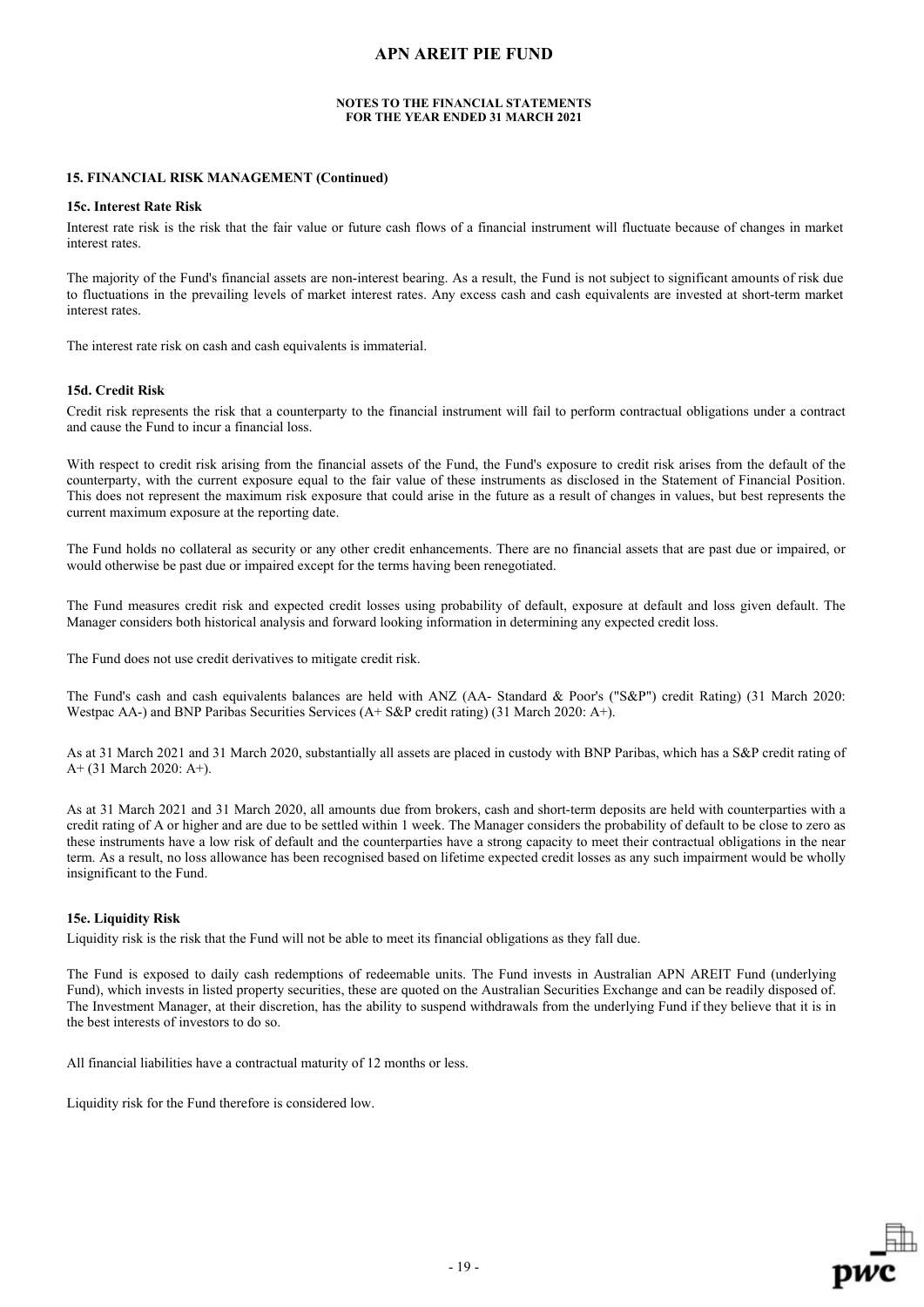#### **NOTES TO THE FINANCIAL STATEMENTS FOR THE YEAR ENDED 31 MARCH 2021**

### **15. FINANCIAL RISK MANAGEMENT (Continued)**

#### **15f. Fair Value of Financial Instruments**

The Fund measures fair values using the following fair value hierarchy that reflects the significance of the inputs used in making the measurements.

- Level 1 inputs are quoted prices (unadjusted) in active markets for identical assets or liabilities that the entity can access at the measurement date;
- Level 2 inputs are inputs other than quoted prices included within Level 1 that are observable for the asset or liability, either directly or indirectly; and
- Level 3 inputs are unobservable inputs for the asset or liability.

The following table analyses financial instruments measured at fair value at the reporting date by the level in the fair value hierarchy into which the fair value measured at 31 March 2021 and 31 March 2020.

|                                                            | 2021                     |                   |                   |                        |
|------------------------------------------------------------|--------------------------|-------------------|-------------------|------------------------|
|                                                            | Level 1<br>\$'000        | Level 2<br>\$'000 | Level 3<br>\$'000 | <b>Total</b><br>\$'000 |
| Financial asset at fair value through profit or loss       |                          |                   |                   |                        |
| Australian unit trust                                      |                          | 15,804            |                   | 15,804                 |
| Forward foreign exchange contracts                         |                          | 5                 |                   | 5                      |
|                                                            |                          | 15,809            |                   | 15,809                 |
| Financial liabilities at fair value through profit or loss |                          |                   |                   |                        |
| Forward foreign exchange contracts                         |                          | 340               |                   | 340                    |
|                                                            |                          | 340               |                   | 340                    |
|                                                            |                          | 2020              |                   |                        |
|                                                            | <b>Level 1</b><br>\$'000 | Level 2<br>\$'000 | Level 3<br>\$'000 | <b>Total</b><br>\$'000 |
| Financial assets at fair value through profit or loss      |                          |                   |                   |                        |
| Australian unit trust                                      |                          | 10,752            |                   | 10,752                 |
| Forward foreign exchange contracts                         |                          | 240               |                   | 240                    |
|                                                            |                          | 10,992            |                   | 10,992                 |
| Financial liabilities at fair value through profit or loss |                          |                   |                   |                        |
| Derivatives:                                               |                          |                   |                   |                        |
| Forward foreign exchange contracts                         |                          | 52                |                   | 52                     |
|                                                            |                          | 52                |                   | 52                     |

The fair value of units held in managed investment funds is determined by reference to published bid prices being the redemption price established by the underlying fund's manager and are included within level 2.

Due to their short term nature, carrying amounts of cash and cash equivalents, receivables and payables are stated in the Statement of Financial Position approximate their fair value.

*Transfers between levels of the fair value hierarchy*

There were no transfers between levels in the year ended 31 March 2021 (31 March 2020: none).

### **16. CONTINGENT LIABILITIES AND COMMITMENTS**

The Fund had no material commitments or contingencies at 31 March 2021 (31 March 2020: nil).

### **17. EVENTS SUBSEQUENT TO BALANCE DATE**

No significant events occurred after balance date.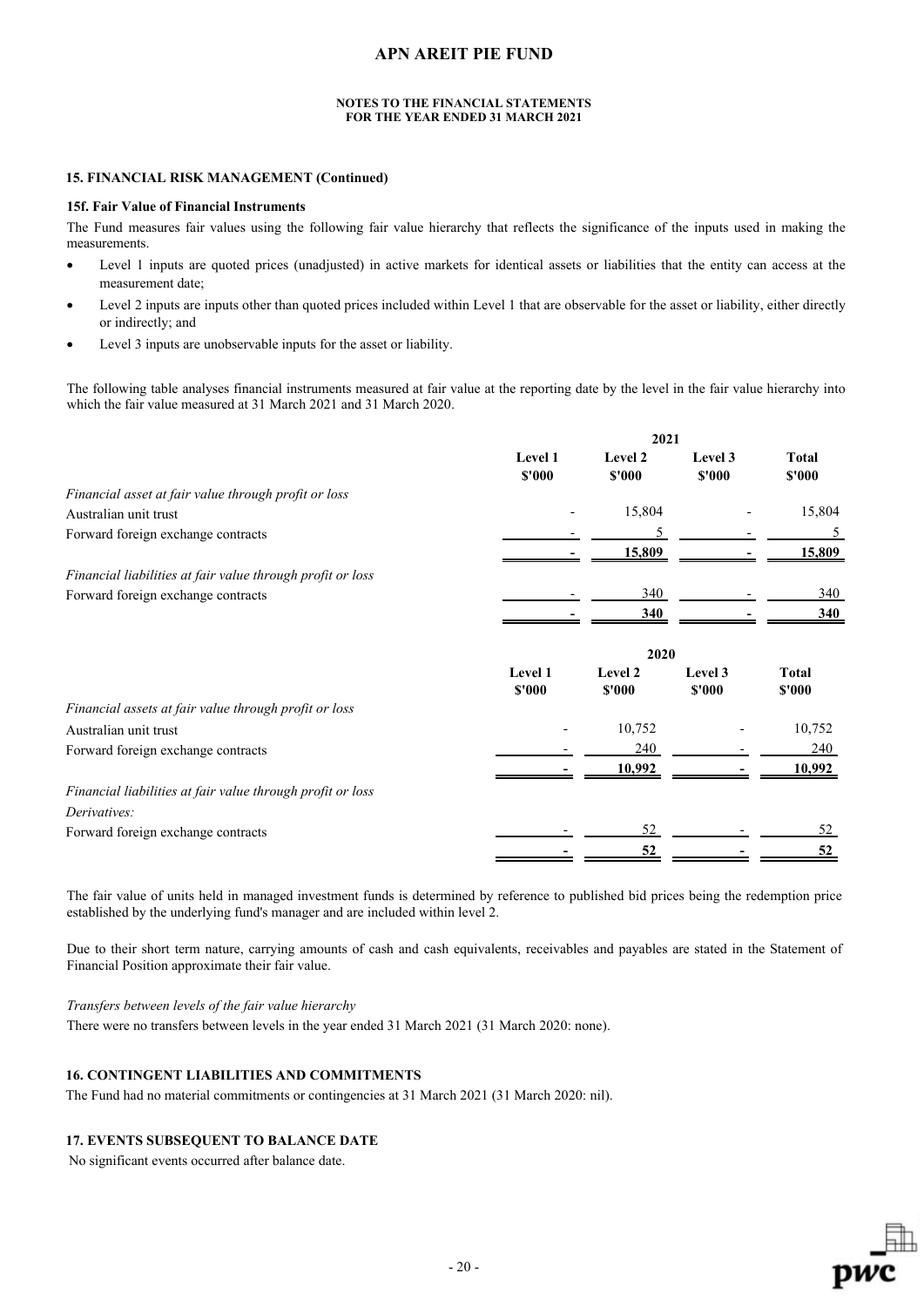

# Independent auditor's report

To the unitholders of APN AREIT PIE Fund (the Fund)

### **Our opinion**

In our opinion, the accompanying financial statements of the Fund present fairly, in all material respects, the financial position of the Fund as at 31 March 2021, its financial performance and its cash flows for the year then ended in accordance with New Zealand Equivalents to International Financial Reporting Standards (NZ IFRS) and International Financial Reporting Standards (IFRS).

### **What we have audited**

The Fund's financial statements comprise:

- the statement of financial position as at 31 March 2021;
- the statement of profit or loss and other comprehensive income for the year then ended;
- the statement of changes in unitholders' funds for the year then ended;
- the statement of cash flows for the year then ended; and
- the notes to the financial statements, which include significant accounting policies and other explanatory information.

### **Basis for opinion**

We conducted our audit in accordance with International Standards on Auditing (New Zealand) (ISAs (NZ)) and International Standards on Auditing (ISAs). Our responsibilities under those standards are further described in the Auditor's responsibilities for the audit of the financial statements section of our report.

We believe that the audit evidence we have obtained is sufficient and appropriate to provide a basis for our opinion.

#### **Independence**

We are independent of the Fund in accordance with Professional and Ethical Standard 1 International Code of Ethics for Assurance Practitioners (including International Independence Standards) (New Zealand) (PES 1) issued by the New Zealand Auditing and Assurance Standards Board and the International Code of Ethics for Professional Accountants (including International Independence Standards) issued by the International Ethics Standards Board for Accountants (IESBA Code), and we have fulfilled our other ethical responsibilities in accordance with these requirements.

We have provided the following services to Implemented Investment Solutions Limited (the Manager): agreed upon procedures on the net tangible assets calculation, controls assurance reporting, registry compliance assurance, and the audit of the financial statements of the Manager and other funds managed by the Manager. Subject to certain restrictions, employees of the firm may invest in the Fund on normal market terms. These services and relationships have not impaired our independence as auditor of the Fund. Other than in our capacity as auditor, we have no other relationships with, or interests in, the Fund.

### **Key audit matters**

Key audit matters are those matters that, in our professional judgement, were of most significance in our audit of the financial statements of the current year. We have one key audit matter: Valuation and existence of financial assets and financial liabilities at fair value through profit or loss. This matter was addressed in the context of our audit of the financial statements as a whole, and in forming our opinion thereon, and we do not provide a separate opinion on this matter.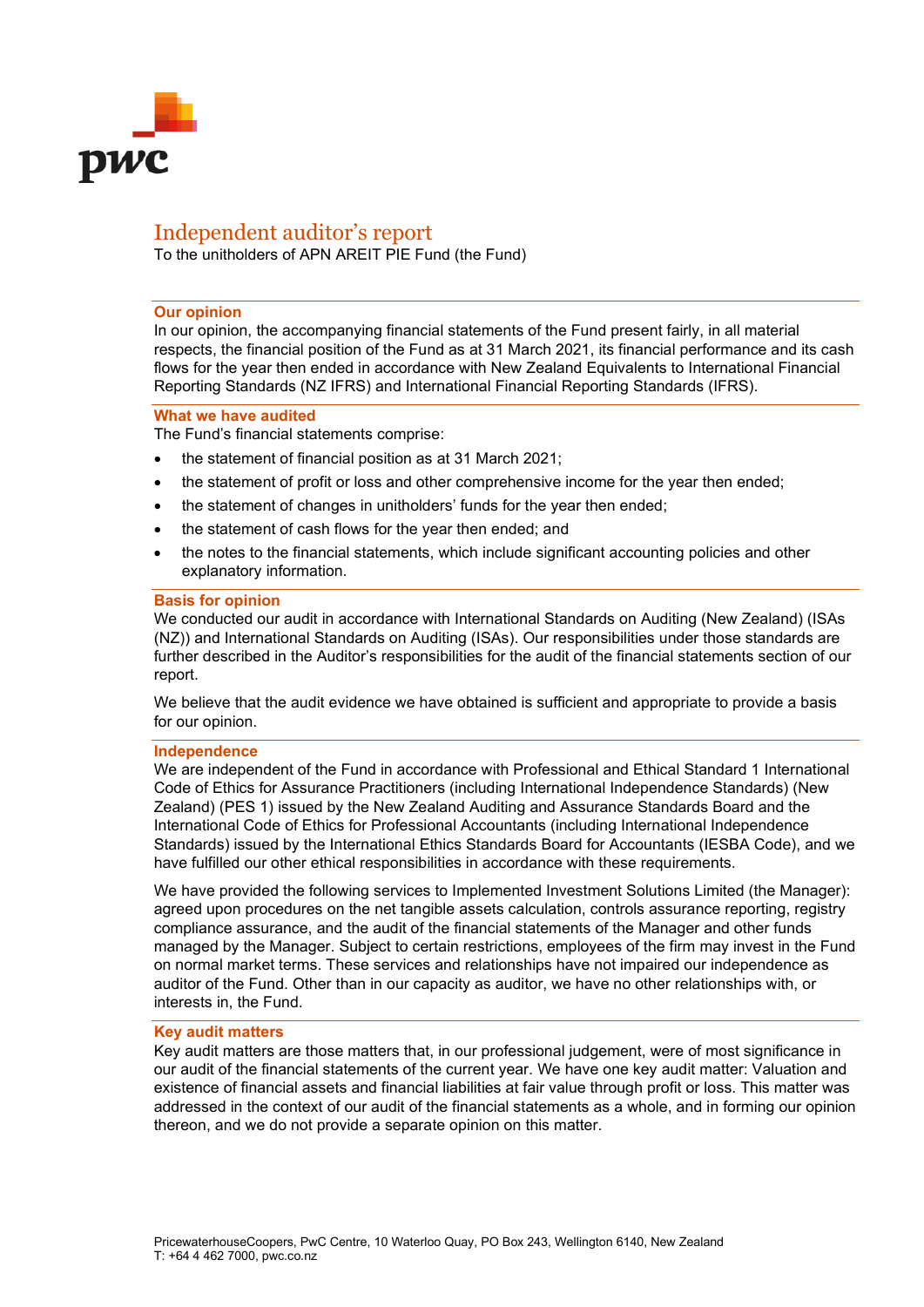

# **Description of the key audit matter How our audit addressed the key audit matter**

**Valuation and existence of financial assets and financial liabilities at fair value through profit or loss** Refer to notes 4 and 5 in the financial statements for disclosures of financial

assets and financial liabilities at fair value through profit or loss (financial instruments).

This was an area of focus for our audit as it represents the majority of the net assets of the Fund.

The fair value of the financial instruments that are not traded in an active market are determined using valuation techniques. The valuation technique depends on the underlying asset or liability and includes assumptions that are based on market conditions existing at 31 March 2021. Financial instruments with inputs to the valuation that are observable either directly or indirectly are categorised as level 2 in the fair value hierarchy.

The Fund's level 2 financial instruments include forward foreign exchange contracts and investment in an unlisted Australian unit trust.

The fair value of the unlisted Australian unit trust is based on the redemption price established by the investment fund manager. In assessing the fair value, the Manager uses information provided by the investment fund manager.

The Fund has no investments where there are no observable inputs.

For financial instruments quoted in foreign currencies, these are then translated to New Zealand dollars using the exchange rate at 31 March 2021.

Holdings of all financial instruments are either held by the Custodian on behalf of the Fund or entered into with counterparties.

We assessed the processes employed by the Manager, for recording and valuing the financial instruments including the relevant controls operated by the third-party service organisations. The third-party service organisations include the Administrator and the Custodian.

Our assessment of the business processes included obtaining the internal control reports over custody and investment accounting services provided by the thirdparty service organisations. We evaluated the evidence provided by the internal controls reports over the design and operating effectiveness of the key controls operated by the third-party service organisations for the year.

# **Valuation**

For investments in forward foreign exchange contracts we agreed the observable inputs to third party pricing sources and used our own valuation experts to test the fair value using independent valuation models.

For the investment in the unlisted Australian unit trust, we agreed the redemption price at 31 March 2021 to the confirmation provided by the investment fund manager.

We evaluated the redemption price represents fair value by:

- comparing the redemption price at 31 March 2021 to recent transactions to support the fair value of the unlisted unit trust;
- comparing the Net Asset Value per unit calculated based on the latest reviewed financial statements of the underlying unlisted unit trust to the published unit price on that date to provide evidence on reliability of unit pricing; and
- assessing whether the fair value of underlying assets and liabilities of the unlisted unit trust are primarily determined through observable market data.

We have assessed the reasonableness of the exchange rate used to translate financial instruments quoted in foreign currencies.

# **Existence**

We obtained confirmation from the Custodian and counterparties of the holdings of the financial instruments held by the Fund as at 31 March 2021.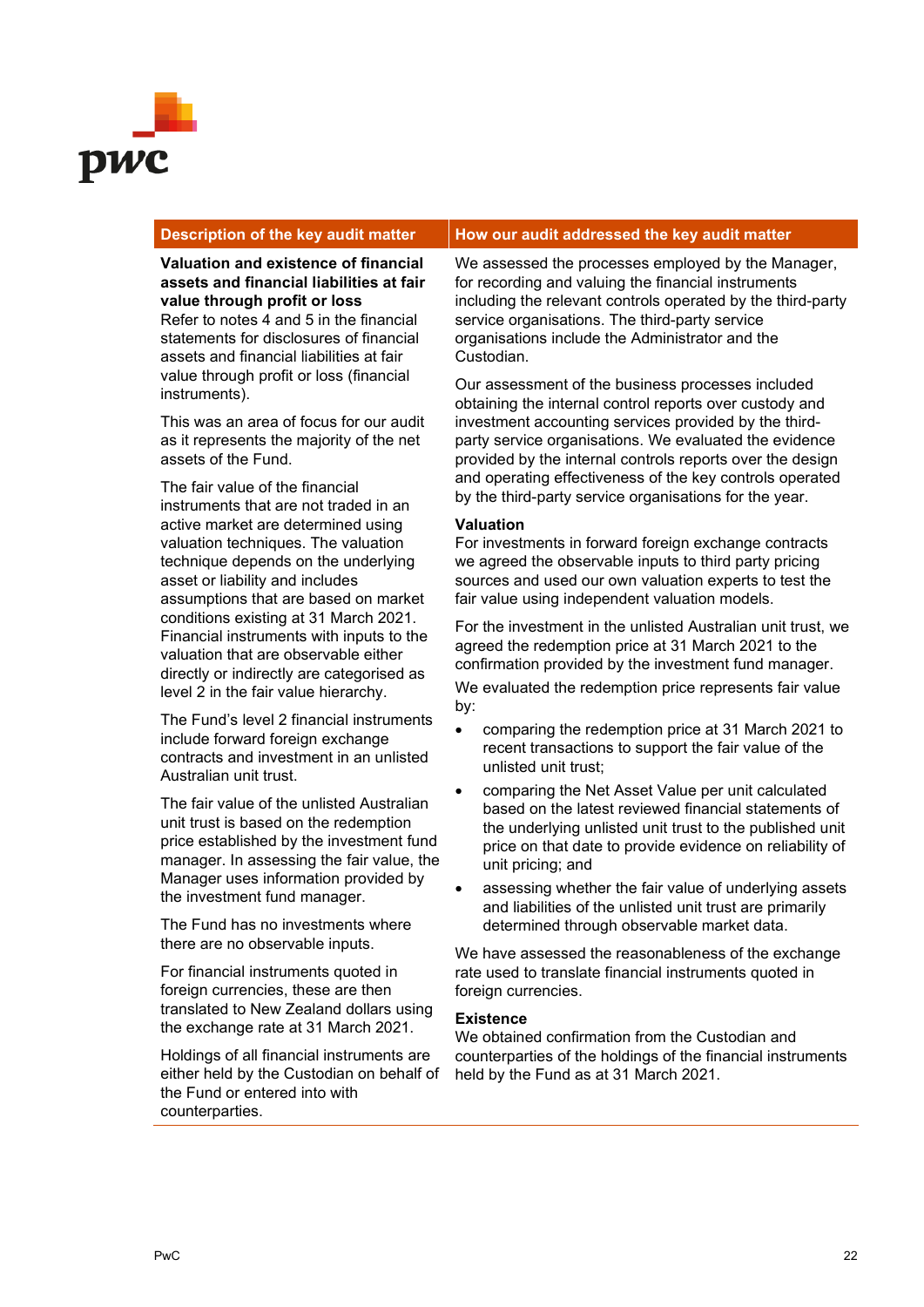

| Our audit approach<br><b>Overview</b> |                                                                                                                                                                                                                                                                            |
|---------------------------------------|----------------------------------------------------------------------------------------------------------------------------------------------------------------------------------------------------------------------------------------------------------------------------|
| <b>Materiality</b>                    | Our materiality for the Fund is calculated based on approximately 1%<br>of the unitholders' funds.                                                                                                                                                                         |
|                                       | We chose unitholders' funds as the benchmark because, in our view,<br>the objective of the Fund is to provide members with a total return on<br>the Fund's net assets, taking into account both capital and income<br>returns.                                             |
| Key audit matters                     | As reported above, because of the significance of the financial<br>instruments to the financial statements, we have determined that<br>there is one key audit matter: valuation and existence of financial<br>assets and liabilities at fair value through profit or loss. |

As part of designing our audit, we determined materiality and assessed the risks of material misstatement in the financial statements. In particular, we considered where management made subjective judgements; for example, in respect of significant accounting estimates that involved making assumptions and considering future events that are inherently uncertain. As in all of our audits, we also addressed the risk of management override of internal controls, including among other matters, consideration of whether there was evidence of bias that represented a risk of material misstatement due to fraud.

# **Materiality**

The scope of our audit was influenced by our application of materiality. An audit is designed to obtain reasonable assurance about whether the financial statements are free from material misstatement. Misstatements may arise due to fraud or error. They are considered material if, individually or in aggregate, they could reasonably be expected to influence the economic decisions of users taken on the basis of the financial statements.

Based on our professional judgement, we determined certain quantitative thresholds for materiality, including the overall materiality for the financial statements of the Fund as a whole as set out above. These, together with qualitative considerations, helped us to determine the scope of our audit, the nature, timing and extent of our audit procedures and to evaluate the effect of misstatements, both individually and in aggregate, on the financial statements of the Fund as a whole.

# **How we tailored our audit scope**

We tailored the scope of our audit in order to perform sufficient work to enable us to provide an opinion on the financial statements of the Fund as a whole, taking into account the structure of the Fund, the Fund's investments and the accounting and registry processes and controls.

The Manager is responsible for the governance and control activities of the Fund. The Fund's investments are held by a Custodian. The Manager has outsourced investment accounting (Administrator) and registry services (Registrar) to a third party service organisation.

In completing our audit, we performed relevant audit procedures over the control environment of the Manager, the Custodian, the Administrator and the Registrar to support our audit conclusions.

#### **Other information**

The Manager is responsible for the other information. The other information comprises the information included in the annual report, but does not include the financial statements and our auditor's report thereon.

Our opinion on the financial statements does not cover the other information and we do not express any form of audit opinion or assurance conclusion thereon.